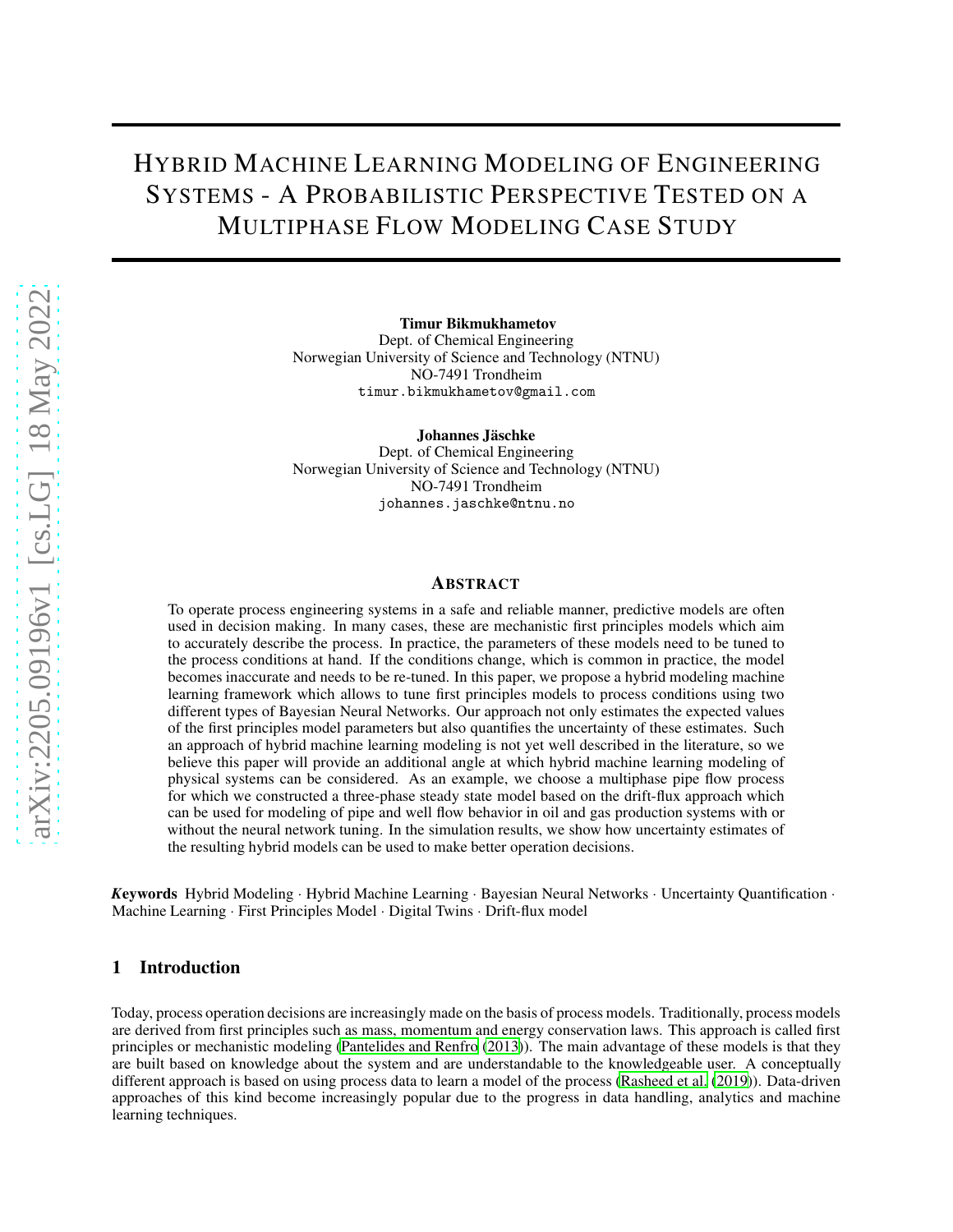In the recent years, mechanistic models of process plants and equipment together with machine learning and virtual reality technologies have formed the Digital Twin framework which may be used for monitoring of process conditions, equipment health and plant efficiency, and support critical decisions on plant operation quickly and effectively with minimal human intervention [\(Rasheed et al.](#page-18-1) [\(2019\)](#page-18-1)). Digital Twins offer significant potential in operating cost reduction, however, they require in-time automatic or semi-automatic model recalibration to be successfully used in industrial systems [\(Rasheed et al. \(2019\)](#page-18-1)).

In all but the most trivial cases, first principles model parameters need to be tuned, such that the model predictions accurately match the plant. Such tuning can be conducted in experimental laboratories, onsite at a process plant or, in many cases, both options are required [\(Pantelides and Renfro \(2013\)](#page-18-0)). During operation, the predictive accuracy of the obtained models will depend on several factors. One factor is the measurement accuracy. Process measurements may drift over time, as such the model calculates its outputs based on wrong inputs, and the model accuracy drifts accordingly [\(Bikmukhametov et al. \(2018](#page-17-0))). Another important factor is that process conditions such as material or fluid properties may change over time and differ from the tuning conditions which may lead to inaccurate predictions and economic loss [\(Mazzour and Hodouin \(2008\)](#page-18-2), [Amjad and Al-Duwaish \(2003\)](#page-17-1)). In addition, equipment in process plants often degrades over time which makes the predictive model of the equipment behavior inaccurate [\(Gorjian et al.](#page-18-3) [\(2010\)](#page-18-3)). As such, it is very important to identify under which conditions the tuned mechanistic model becomes unreliable to use and needs recalibration, and this is the topic of the present paper.

One promising method to estimate the need for model recalibration and understanding its predictive capabilities is to quantify uncertainty and bias of model predictions. If the prediction uncertainty and/or bias is high, then the model recalibration or restructuring is required, because the produced estimates cannot be trusted.

In the literature, there are different contributions which report methods to quantify uncertainty of first principles models. One approach relies on checking sensitivities of model predictions with respect to the change in model parameters, typically referred as Sensitivity Analysis [\(Ratto et al. \(2007\)](#page-18-4), [DiGiano and Zhang](#page-18-5) [\(2004\)](#page-18-5)). In this approach, selected parameters are perturbed, the change of the model output is recorded and then the ratio of the output change to the parameter change is computed. Although easy to implement, this method does not consider the uncertainty of the data and model. Therefore, it estimates the sensitivity of the model with respect to the input parameters. The main result from such sensitivity analysis is the conclusion about the parameters to which the fitted mechanistic model is the most sensitive to, but not in general about how well the model matches the process.

A more informative approach about model uncertainty is based on the Bayesian framework. In this approach, the uncertainty of parameters is estimated based on the tuned model to the data using various methods. One approach is to use Markov Chain Monte Carlo (MCMC) method which computes the probability of the parameters via a posterior parameter distribution over the proposed parameters' priors [\(Aldebert and Stouffer \(2018\)](#page-17-2), [Leil](#page-18-6) [\(2014\)](#page-18-6)). MCMC is a powerful concept of estimating unbiased posterior distributions, however, it may be very slow for many practical applications and accelerating MCMC methods is an active field of research [\(Robert et al. \(2018\)](#page-18-7)). When applied to parametric uncertainty estimation of mechanistic first principles models, this can be an issue, if, for instance, the mechanistic model needs a time consuming iterative procedure to be solved. [Shrestha et al. \(2009\)](#page-19-0) addressed this problem by approximating MCMC results using neural networks, however, in this case, MCMC simulations still need to be performed.

In this paper, we propose to tune the parameters of the first principles model using Bayesian Neural Networks (BNNs). This is done by, first, learning the distribution of the neural network parameter values from the process data and then propagating this distribution through the first principles model to give a distribution of the model output. This is then used to quantify the first principles model uncertainty. As such, the main idea is to utilize uncertainty quantification capabilities of Bayesian Neural Networks when estimating first principles model parameters.

Previously in the literature, authors have adapted maximum likelihood neural networks for model parameter tuning, see the works by [Psichogios and Ungar \(1992](#page-18-8)), [Ahmadi and Chen](#page-17-3) [\(2018\)](#page-17-3), [Anifowose et al. \(2017\)](#page-17-4), [Klyuchnikov et al.](#page-18-9) [\(2019\)](#page-18-9), [Onwuchekwa et al.](#page-18-10) [\(2018\)](#page-18-10), [Kanin et al. \(2019\)](#page-18-11). However, using the maximum likelihood approach, it is not possible to estimate the uncertainty of the first principles model parameters, while our approach allows doing so.

For the training of BNNs, we build upon work by [Blundell et al.](#page-17-5) [\(2015](#page-17-5)) who used variational approximations for Bayesian learning of neural networks and work by [Gal and Ghahramani \(2015\)](#page-18-12) who introduced the concept of Markov Chain (MC) Dropout techniques for deep neural networks. We compare the performance of both approaches and give recommendations on the conditions for combining each type of Bayesian Neural Networks with first principles models.

As an example of the first principles model, we create a complex, space discretized model of a three-phase (oil, gas and water) flow in pipes which considers the slip effect and mass transfer between the gas and liquid phases. We show how the friction coefficient of this model can be tuned using a Bayesian Neural Network and how uncertainty of these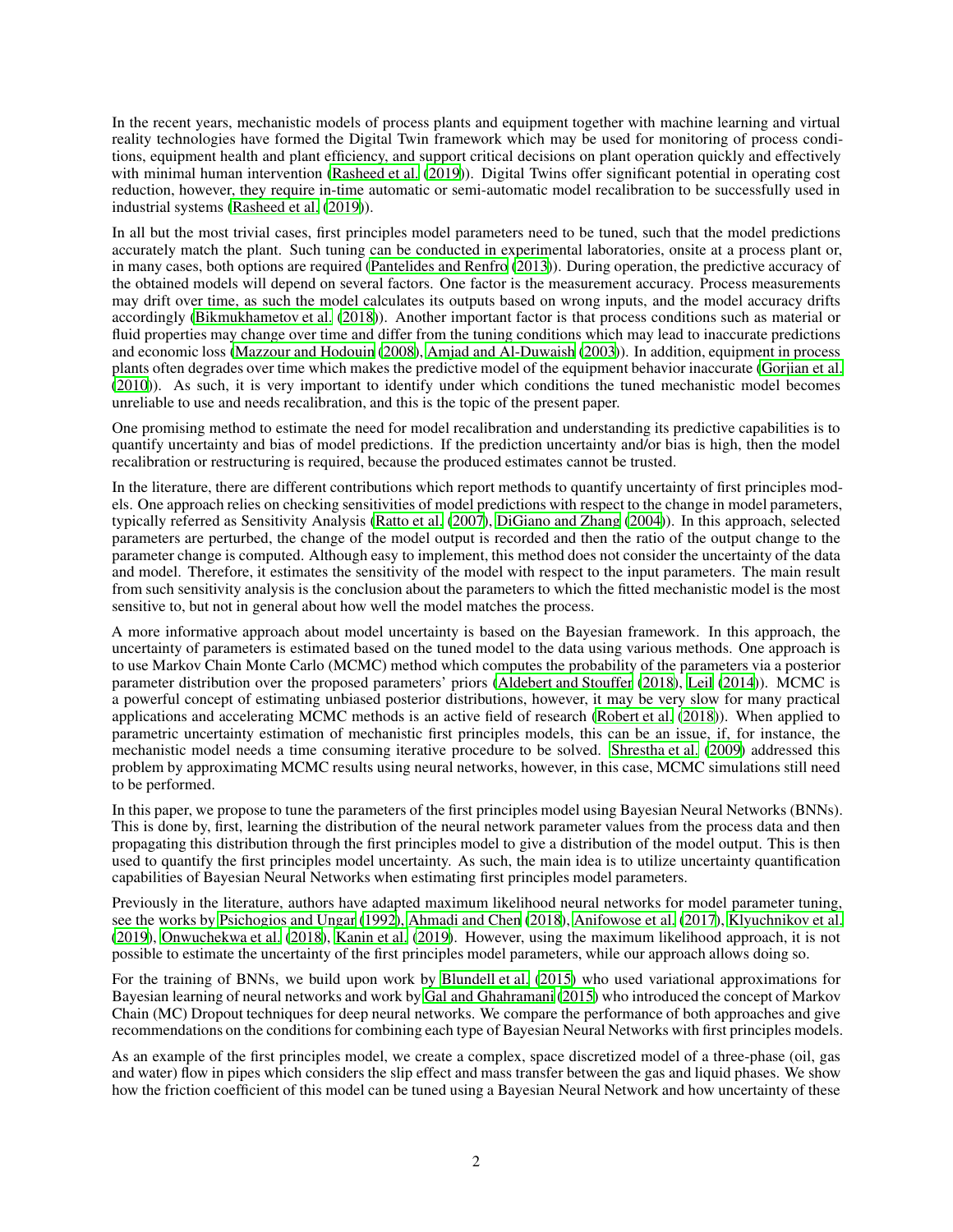<span id="page-2-0"></span>

Figure 1: Training Bayesian Neural Networks for first principles models tuning

estimates can be quantified using this approach. This approach is promising in terms of scalability and potentially can be applied to systems of a relatively big size.

As such, the main contribution of this work is that we provide and exemplify a new flexible framework for hybrid machine learning modeling with uncertainty estimation of complex mechanistic first principles models. In addition, we discuss how the obtained results can be interpreted for the purpose of model recalibration.

The paper is organized as follows. Section [2.1](#page-3-0) introduces the proposed concept of tuning first principles models parameters by means of Bayesian Neural Networks. Section [3](#page-5-0) describes the multiphase flow model which is used as the example of the first principles model to be tuned by BNNs and shows adaptation of the concept described in Section [2.1](#page-3-0) for this model. In Section [5,](#page-12-0) we provide the simulation results and discuss them. In Section [6,](#page-16-0) we make conclusions from our work.

## 2 Proposed concept of parameter estimation of first principles models using Bayesian Neural Networks

## 2.1 General description of the proposed concept

The main idea of the proposed framework is similar to any first principles model tuning to data - select parameters to be tuned or introduce coefficients which are adjusted to get an accurate fit to the data. A schematic representation of this process is shown in Figure [1.](#page-2-0) The main difference between the maximum likelihood tuning is that we learn the distribution of weights and biases represented by the approximate variational distributions instead of single point estimates. We do this by two BNN models that are described in Section [2.3.2](#page-4-0) and [2.3.3](#page-4-1) below.

At the prediction (test) stage, shown in Figure [2,](#page-3-0) the test features are fed into the trained Bayesian Neural Network. Then, a specified number of samples from the trained distribution of weights and biases is taken. These sampled parameters produce distributions of the tuned first principles model parameters. As a result, a distribution of the modeled output by a mechanistic first principles model is obtained. From the distribution, the mean and variance can be calculated. The mean value will correspond to the maximum a posterior estimate of the variable while the variance will correspond to the prediction uncertainty.

It is important to note that the proposed approach considers the uncertainty of model parameters based on the training data and does not account for the uncertainty of the model structure. As such, we assume that in order to apply this method, one should consider the model which is structurally correct such that it describes the general plant behavior well while may not consider all the complexities of the modeled phenomenon.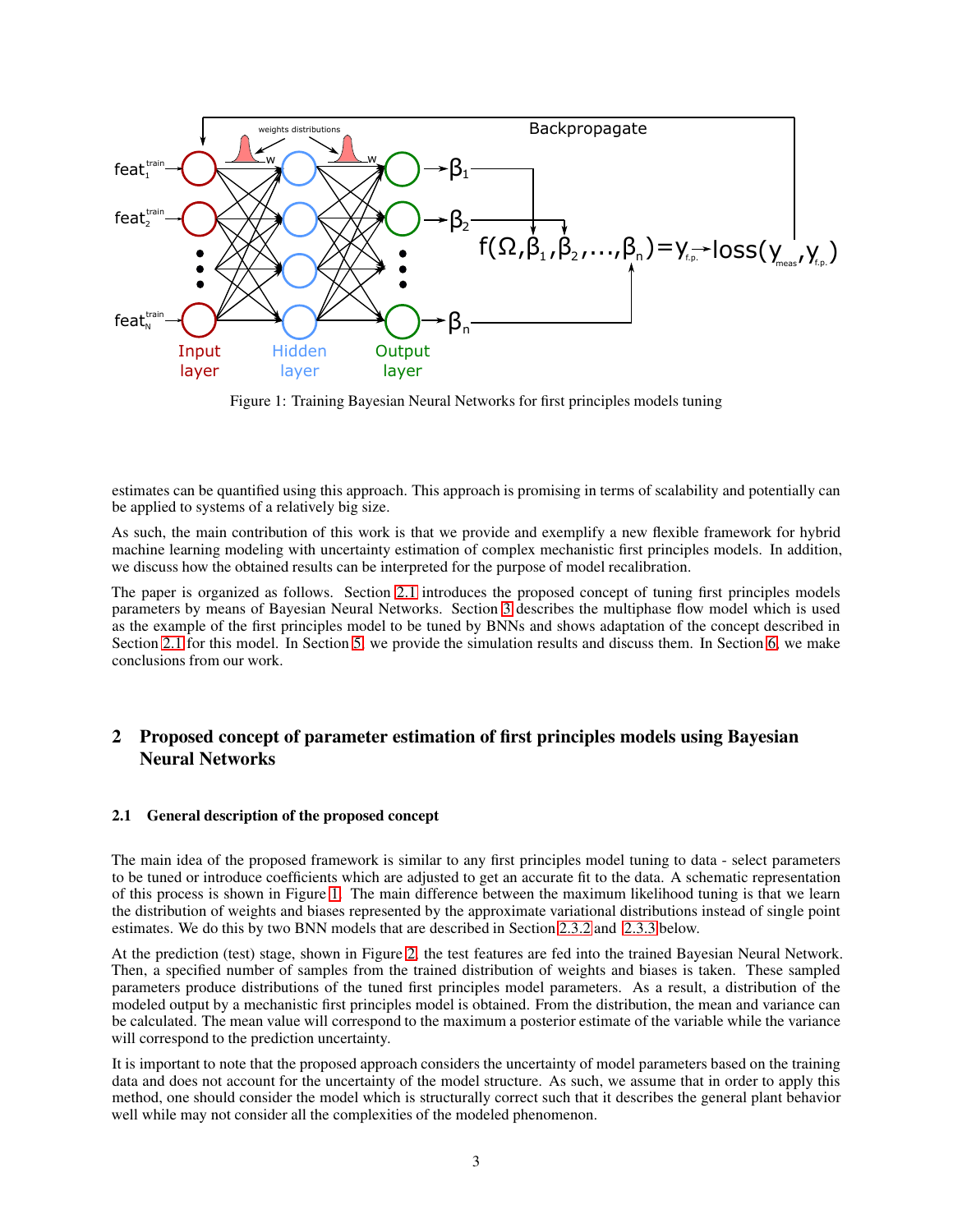<span id="page-3-0"></span>

Figure 2: Prediction stage of Bayesian Neural Networks for predicting the mean and variance of the modeled variable

### 2.2 General form of first principles models

To describe the proposed hybrid machine learning framework of estimating parameters of first principles models in more detail, first, we define the general mathematical form of a steady state first principles model as:

$$
f(\Omega, B) = 0\tag{1}
$$

where  $\Omega = [\omega_1, \omega_2, ..., \omega_n]^T$  denotes a vector of states of the process which is described by the model (e.g. pressure, temperature, medium properties, etc.) and  $B = [\beta_1, \beta_2, ..., \beta_n]^T$  denotes a vector of the first principles model parameters. Also, user dependent and known input variables will typically be present in the model, but we do not include them explicitly to keep the notation simple.

Let us further denote  $y_{meas}$  as a vector of process measurements. We assume that given a set of parameters  $B$ , a first principles model can produce an estimate of the process measurement  $y_{meas}$  when solved with respect to it, i.e.:

$$
\hat{y}_{f.p.} = g(\Omega, B) \tag{2}
$$

where  $\hat{y}_{f.p.}$  is an estimate of  $y_{meas}$  obtained by solving the first principles model  $f(\Omega, B)$  for  $\Omega$  and evaluating the output equation  $q(\Omega, B)$ .

In case when the mechanistic model describes the process accurately,  $\hat{y} \simeq y_{meas}$ . This can be the case when the model structure is correct and the model parameters B are accurately tuned to the process data. In this work, we do not discuss the general framework of how to construct an accurate representation of the mechanistic first principles model. Instead, given a sequence of steady state process data  $X = [(x^{(1)}, y^{(1)}), (x^{(2)}, y^{(1)})..., (x^{(n)}, y^{(n)})]$ , we want to estimate the values of the parameters vector  $B$  and the uncertainty of the predictions based on the data.

### 2.3 Bayesian Neural Networks

#### 2.3.1 Bayesian Learning Framework

Bayesian Neural Networks is a family of artificial neural networks whose weights are represented by distributions rather than by point estimates as in the maximum likelihood approach [\(Neal \(2012\)](#page-18-13)). These distributions represent our beliefs about the values of the parameters. Bayesian learning of neural networks (and any other machine learning models) starts with defining prior distributions  $P(W)$  of neural network parameters, i.e. weights and biases. The prior distributions express our prior beliefs about the neural network parameters before we fit it to any data [\(Neal](#page-18-13) [\(2012\)](#page-18-13)). In the learning process, the model parameters are updated according to the Bayes' rule:

$$
P(W|X) = \frac{P(X|W)P(W)}{P(X)}
$$
\n(3)

<span id="page-3-1"></span>where  $X$  denotes the vector of observed data and the associated target variable (in case of this paper - measurement)  $[(x^{(1)}, y^{(1)}), (x^{(2)}, y^{(1)})..., (x^{(n)}, y^{(n)})]^T$  and W denotes the vector of neural network parameters (weights and biases).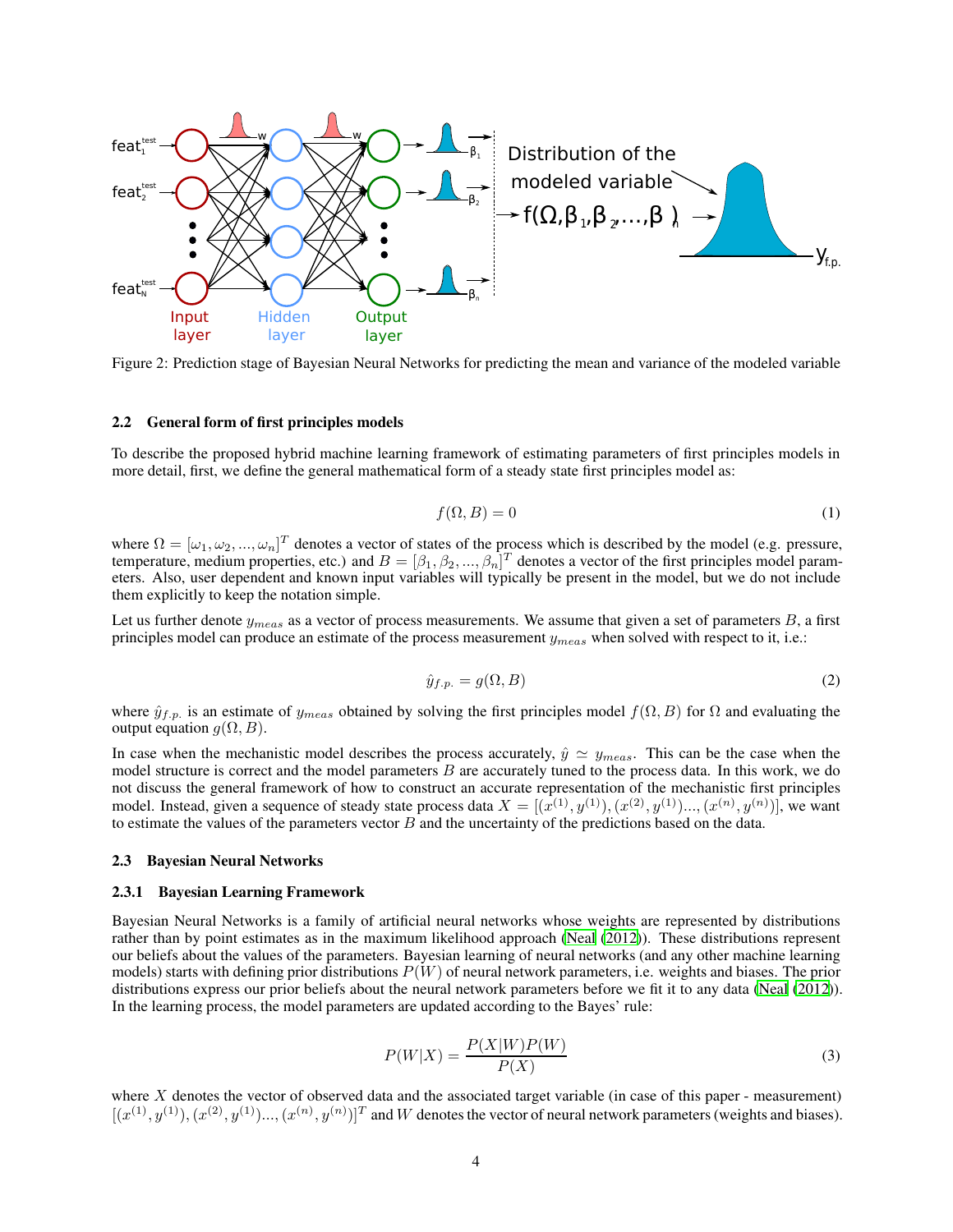In Eq. [3,](#page-3-1)  $P(W|X)$  is the posterior distribution of the model parameters which is a result of the update of our prior beliefs about them represented by  $P(W)$  after fitting the model to the data.  $P(X|W)$  is called a likelihood function which represents neural network predictions for a given set of parameters (weights and biases).  $P(X)$  is the normalizing constant which ensures that the probability sums to one.

<span id="page-4-3"></span>From the Bayes' rule we see that the learning process of model parameters is done in a natural way, such that we propose our beliefs about how the model should look like and then update it according to the observed data. Also, the main advantage of Bayesian learning is obtaining uncertainty of model parameters in addition to maximum likelihood (or maximum a posterior) point estimates. As the result, we are be able to estimate uncertainty of the target (modeled) variable during inference as the following:

$$
P(y^{(n+1)}|x^{(n+1)}, (x^{(1)}, y^{(1)}), ..., (x^{(n)}, y^{(n)}))
$$
  
= 
$$
\int P(y^{(n+1)}|x^{(n+1)}, W)P(W|(x^{(1)}, y^{(1)}), ..., (x^{(n)}, y^{(n)}))dW
$$
 (4)

where  $(x^{(1)}, y^{(1)}), (x^{(2)}, y^{(1)})...,(x^{(n)}, y^{(n)})$  denote the observed data points and  $x^{(n+1)}$  denotes the point for which the target variable is estimated.

The main disadvantage of the Bayesian approach for neural networks learning is that the probability distribution  $P(X)$ is high dimensional and analytically intractable [\(Bishop \(1997\)](#page-17-6)). For this reason, various approximations of posterior parameter distributions  $P(X|W)$  are used. In this work, we use variational inference [\(Blundell et al. \(2015\)](#page-17-5)) and Markov Chain (MC) Dropout [\(Gal and Ghahramani \(2015\)](#page-18-12)) approaches as approximations of the posterior distribution, which are described in the next sections in more detail. The main reason why these methods have been chosen is the fact that they can be used for big data sets in the context of process engineering systems, as such the methods proposed in this paper can be applied to many systems of interests.

### <span id="page-4-0"></span>2.3.2 Bayes by Backprop

<span id="page-4-2"></span>One popular approach to approximate the exact posterior distribution of neural network parameters  $P(W|X)$  is to use a variational approximation of it, as proposed by [Hinton and](#page-18-14) Van Camp [\(1993\)](#page-18-14) and further developed [Graves \(2011\)](#page-18-15). The main idea is to use a variational distribution  $q(W|\theta)$  on the weights parameterized by  $\theta$  and find such parameters  $\theta$  of the approximate distribution  $q(W)$  which minimize the Kullback-Leibler (KL) divergence (which is a measure of distributions similarity), with respect to the exact posterior distribution  $P(W|X)$  [\(Blundell et al. \(2015\)](#page-17-5)):

$$
\theta^* = \underset{\theta}{\arg\min} KL[q(W|\theta)||P(W|X)] = \underset{\theta}{\arg\min} KL[q(W|\theta)||P(W)] - \mathbb{E}_{q(W|\theta)}[logP(X|W)] \tag{5}
$$

From Eq. [5,](#page-4-2) the resulting cost to be minimized is:

$$
J(X, W, \theta) = KL[q(W|\theta)||P(W|X)] - \mathbb{E}_{q(W|\theta)}[logP(X|W)]
$$
\n(6)

where cost function  $J(X, W, \theta)$  is called a variational free energy [\(Blundell et al.](#page-17-5) [\(2015\)](#page-17-5)).

<span id="page-4-4"></span>[Blundell et al. \(2015\)](#page-17-5) showed that the cost  $J(X, W, \theta)$  can be approximated as:

$$
J(X, W, \theta) \approx \sum_{i=1}^{n} q(w^{(i)} | \theta) - logP(w^{(i)}) - logP(X | w^{(i)})
$$
\n(7)

where  $w^{(i)}$  denotes a weight sample from the variational posterior distribution  $q(w^{(i)}|\theta)$ .

This approach of training Bayesian Neural Networks is called the Bayes by Backprop (BBP) algorithm. At the inference stage of BBP, weight samples are drawn from the variational posterior distribution  $q(W|\theta)$  which substitutes the exact posterior distribution  $P(W|X)$  in Eq. [4.](#page-4-3) As a result, the mean estimate of the target variable as well as the uncertainty are estimated from the resulting approximated distribution  $P(y^{(n+1)}|x^{(n+1)}, (x^{(1)}, y^{(1)}), ..., (x^{(n)}, y^{(n)})).$ 

## <span id="page-4-1"></span>2.3.3 Markov Chain (MC) Dropout

The second approach to approximate the posterior distribution of the neural network parameters is Markov Chain Dropout. The theoretical foundation of Markov Chain Dropout is based on the fact that neural networks with applied dropout for each weight layer is mathematically equivalent to variational inference in the deep Gaussian Process. The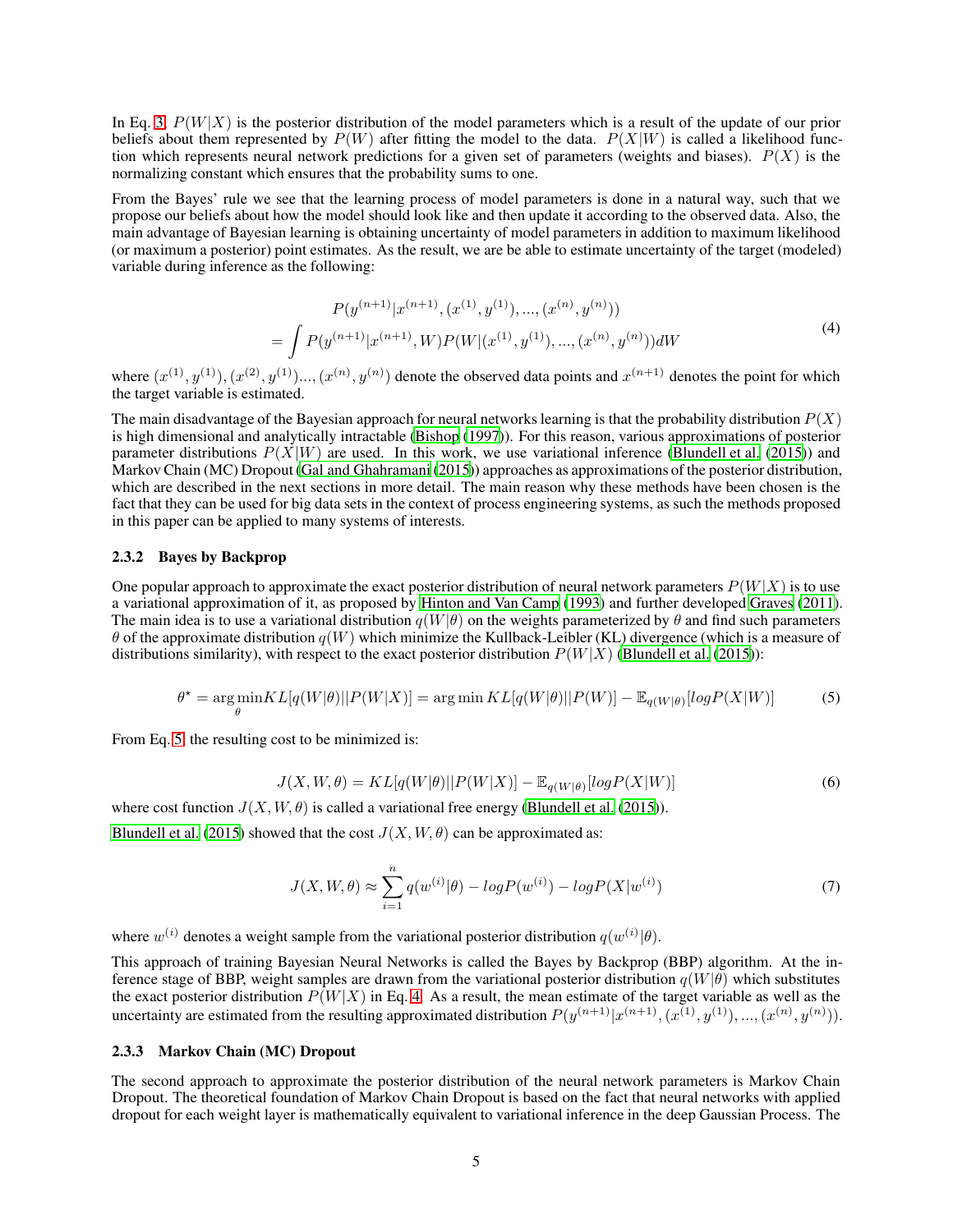derivation of the method is outside the scope of this paper and the interested reader is referred to the original article by [Gal and Ghahramani](#page-18-12) [\(2015\)](#page-18-12) and the appendix of the referred paper.

<span id="page-5-1"></span>The outcome of [Gal and Ghahramani \(2015\)](#page-18-12) derivations is that the exact posterior distribution of weights  $P(W|X)$  can be approximated by an approximate variational distribution  $q(W|\theta)$  via minimizing the following objective function:

$$
J(X, W, p_{mc}) = -\frac{1}{N} \sum_{i=1}^{N} log P(x^{(i)} | w^{(i)}) + \frac{1 - p_{mc}}{2N} ||W||^2
$$
\n(8)

where  $p_{mc}$  denotes the MC Dropout probability,  $w^{(i)}$  denotes the sample drawn from the variational distribution  $q(W|\theta)$ .

The advantage of this method is that the loss expressed in Eq. [8](#page-5-1) is the same as we would have had during training of a traditional maximum likelihood neural network using dropout.

At the inference time, the dropout probability is kept, as such we obtain the mean and the variance of the posterior distribution  $P(y^{(n+1)}|x^{(n+1)}, (x^{(1)}, y^{(1)}), ..., (x^{(n)}, y^{(n)})$  as the following:

$$
E(y) \approx \frac{1}{T} \sum_{t=1}^{T} P(x^{(i)} | w^{(i)})
$$
\n(9)

$$
var(y) \approx \sigma^2 + \frac{1}{T} \sum_{t=1}^{T} P(x^{(i)} | w^{(i)}) P(x^{(i)} | w^{(i)}) - E(y)^T E(y)
$$
\n(10)

<span id="page-5-2"></span>where T denotes the number of stochastic passes through the neural network,  $E(y)$  - the expected value of the target variable,  $var(y)$  - the variance of the produced estimates of the target variable,  $\sigma^2$  - the data noise (irreducible error).

The part of Eq. [10](#page-5-2) excluding  $\sigma^2$  represent model (or epistemic) uncertainty which can be reduced if more data is collected and used for training, while  $\sigma^2$  is the irreducible error and called aleatoric uncertainty.

## <span id="page-5-0"></span>3 First principles model description and solution method.

### 3.1 System description.

We consider a problem of pressure drop tuning of multiphase flows in pipes. More specifically, we study a threephase multiphase flow model which aims to replicate a steady state multiphase flow behavior in oil and gas production systems. This is a complex phenomenon and has been an important research topic since 1950's. The first attempt to model multiphase flow pressure drop in pipes was based on empirical correlations proposed by [Lockhart and Martinelli](#page-18-16) [\(1949\)](#page-18-16). Nowadays, the research and industrial standard of modeling this phenomenon is based on first principles such as mass, momentum and energy equations supported by some lab or field correlations to close the mathematical set of equations. The mechanistic approach allows a much more accurate description of complex flow phenomena including dynamic flow situations such as severe slugging [\(Taitel \(1986\)](#page-19-1)).

Due to the complexity of multiphase flow phenomena, it is difficult to create such closure laws and empirical relations at the lab which accurately hold at field conditions. We consider OLGA [\(Bendiksen et al.](#page-17-7) [\(1991\)](#page-17-7)) simulation results as the "true" field conditions. OLGA is the industrial standard of multiphase flow simulations, and we use it as a reference for data generation. The three-phase flow model developed in this work is used as the model which we would like to adjust to the "true" plant data generated by OLGA. Our first goal is to build a first principles model which produces relatively accurate results. However, it will not be able to exactly match the "true" plant data generated by OLGA due to different model formulation and different way of computing phase and mixture densities and viscosities which influence the friction loss values. To account for this inaccuracy between OLGA and our model, we use Bayesian Neural Networks which adjust the constructed model parameters and also estimate the uncertainty of the tuned predictions.

We selected a relatively simple plant setup to keep the discussion of the simulated phenomena under control. We model a straight horizontal pipe flow (see Fig. [3\)](#page-6-0), such that pressure drop in the pipe is caused only by friction. Table [1](#page-6-1) shows all the required boundary conditions which are constant in the training and test sets. We consider a relatively short pipeline of 1000 m with small pipe diameter of 0.2 m to get a high pressure drop using high flowrate values. This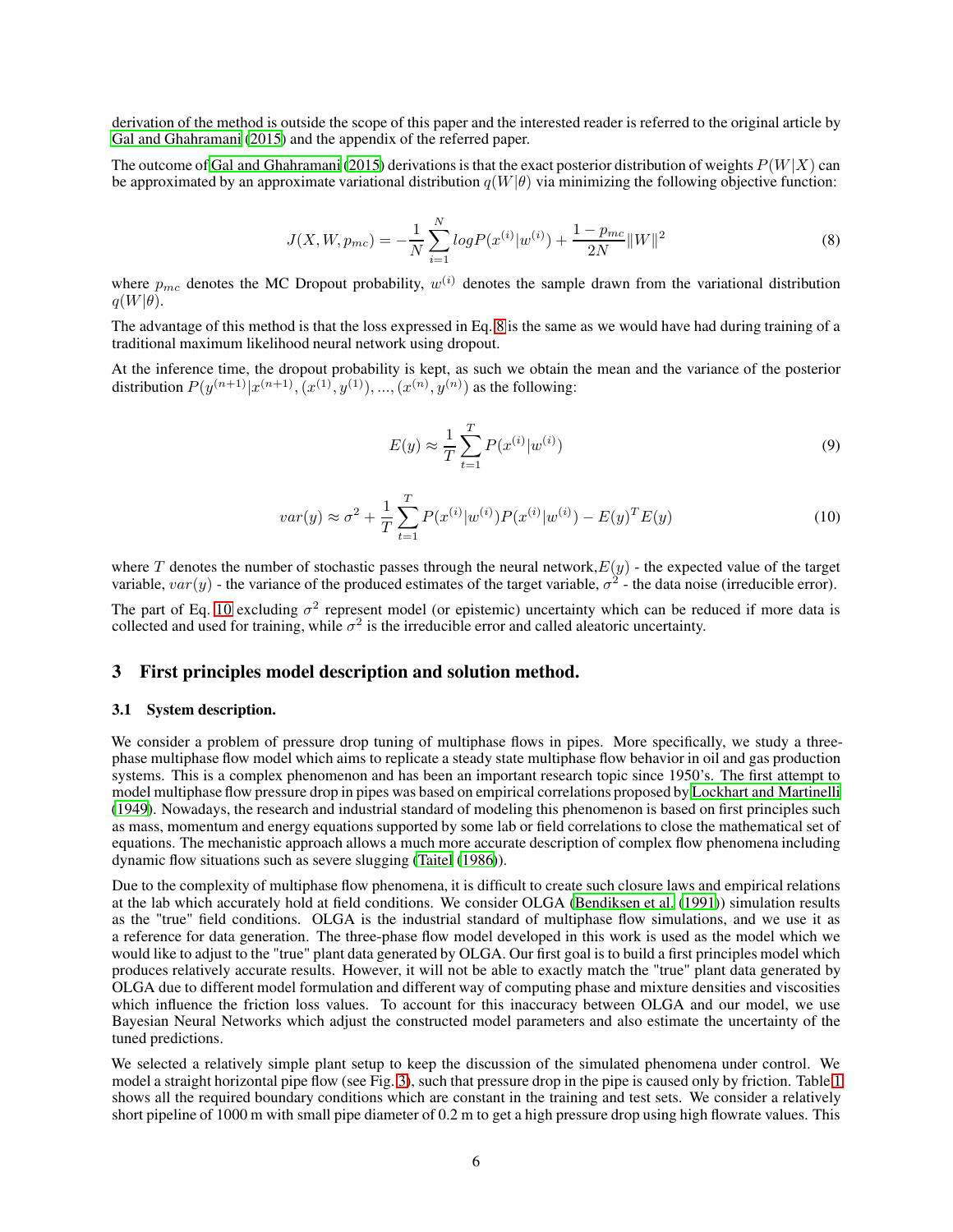<span id="page-6-0"></span>

<span id="page-6-1"></span>Figure 3: Straight pipeline plant setup used for case studies. The goal is to predict  $P_{in}$  given the following boundary conditions:  $Q_{gas}$ ,  $Q_{liq}$ ,  $T_{in}$ ,  $P_{out}$ ,  $T_{out}$ . When  $P_{in}$  is predicted, other parameters such as phase velocities or flow regimes can be identified.

| Parameter                                   | Value             |
|---------------------------------------------|-------------------|
| Pipe length                                 | $1000 \text{ m}$  |
| Pipe diameter $(D_{pipe})$                  | $0.2 \text{ m}$   |
| Hydraulic roughness $(\epsilon)$            | $3e^{-5}$ m       |
| Outlet pressure $(P_{out})$                 | 10 bar            |
| Outlet temperature $(T_{out})$              | 25 °C             |
| Inlet temperature $(T_{out})$               | $25^{\circ}$ C    |
| Gas-oil ratio $(GOR)$                       | 50 $Sm^3/Sm^3$    |
| Water cut $(WC)$                            | 0.3               |
| Bubble point pressure $(P_{bp})$            | 50 <sub>bar</sub> |
| Bubble point temperature $(T_{bp})$         | $20^{\circ}$ C    |
| Standard oil density ( $\rho_{\bar{o}}$ )   | 867 $kg/m^3$      |
| Standard water density ( $\rho_{\bar{w}}$ ) | 1020 $kg/m^3$     |
| Standard gas density ( $\rho_{\bar{q}}$ )   | 0.997 $kg/m^3$    |

Table 1: Fluid properties, boundary conditions and pipe dimensions use for case studies in the training and test sets

allows avoiding long simulations during the training and tuning process and larger error between OLGA simulations and our model but does not affect the application procedure of the proposed concept.

In this work, the inlet and outlet temperatures are assumed to be equal, so the fluid flow is assumed to be isothermal. The outlet pressure is required to get the solution of the drift-flux model using SIMPLE integration scheme [\(Wang et al.](#page-19-2) [\(2016\)](#page-19-2), [Spesivtsev et al. \(2013](#page-19-3))) which we later discuss in the paper and the value for this pressure is kept at 10 bar. The fluid has a relatively low Gas-Oil-Ratio (GOR) and Water Cut (WC) values and typical values of standard gas, oil and water densities as well as bubble point pressure value.

### 3.2 The first principles model

In this section, we introduce the main part of the first principles model which is used as the example of the model to be tuned by Bayesian Neural Networks.

### 3.2.1 Fluid properties model

In order to model multiphase fluid flow motion in pipes, first, a model of the fluid properties at different conditions have to be created. There are two main approaches to model fluid properties of a petroleum liquid: compositional model and Black Oil (BO) model. In the compositional formulation, mass or molar fractions of the petroleum components are specified and then Equations of State are solved to compute the required fluid properties [\(Whitson et al.](#page-19-4) [\(2000\)](#page-19-4)). In the Black Oil formulation, oil and gas are considered separately and their properties are computed using correlations which are based on several model properties such as solution gas-oil ratio, water cut, etc [\(Whitson et al.](#page-19-4) [\(2000\)](#page-19-4)). The compositional approach can be generally more accurate and should be considered when a fluid composition is available. However, this is typically not the case and often only Black Oil properties are measured in the lab for petroleum calculations.

In this work, we use Standing Black Oil correlations [\(Standing et al. \(1947\)](#page-19-5)) for solution gas-oil ratio  $R_{so}$  and bubble point pressure  $P_{bp}$ . Standing correlations are suitable for the conditions we use in our problem, but in practice, other correlations which are more suitable for the conditions at hand can also be used and this will not change neither the solving procedure of the first principles models nor the tuning part using Bayesian Neural Networks.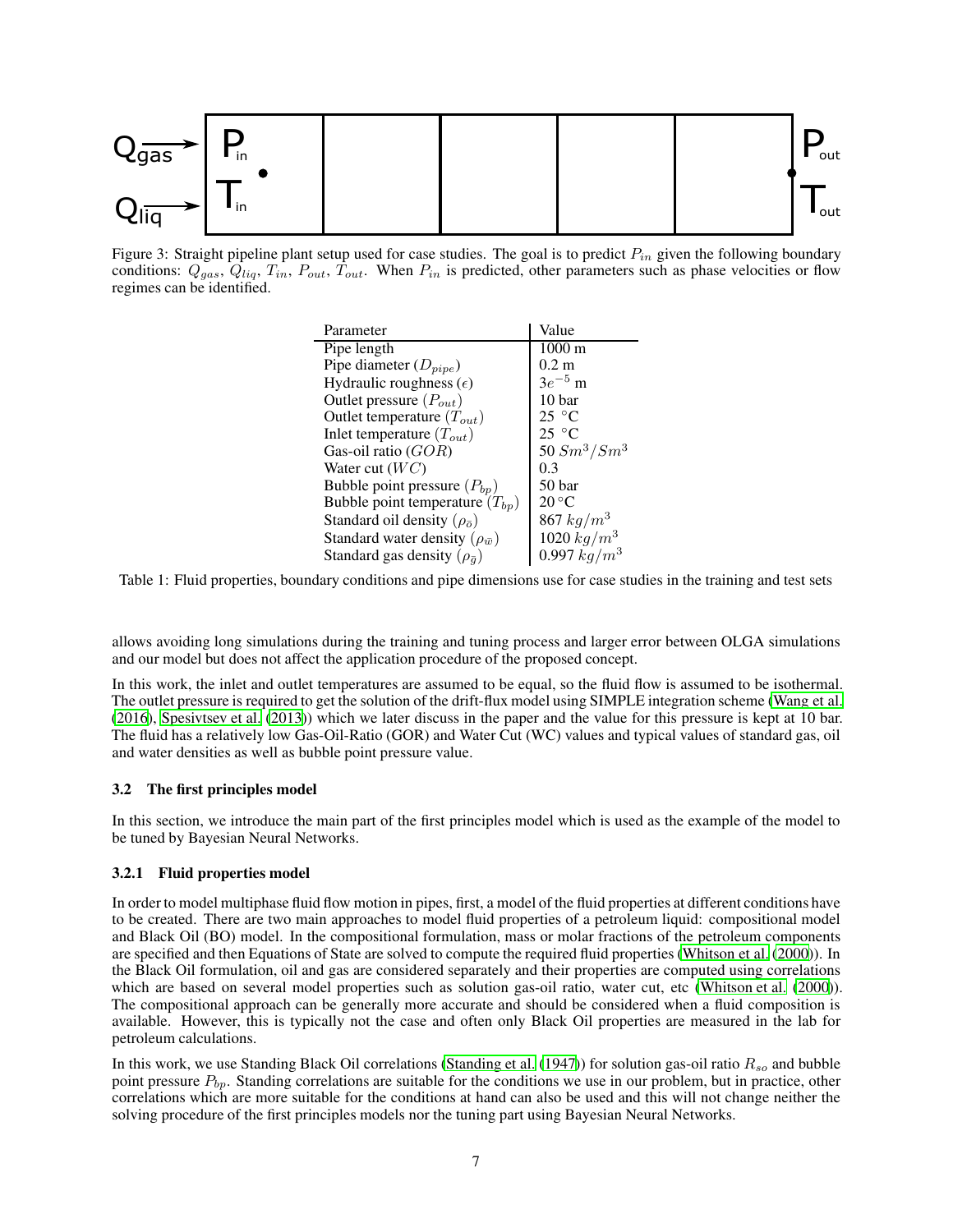<span id="page-7-0"></span>

| Fluid property                           | Correlation                     |
|------------------------------------------|---------------------------------|
| Critical pressure $(P_{crit})$           | McCain Jr et al. (1991)         |
| Critical temperature $(T_{crit})$        | McCain Jr et al. (1991)         |
| Oil formation volume factor $(Bo)$       | McCain Jr et al. (1991)         |
| Water formation volume factor $(B_w)$    | McCain Jr et al. (1991)         |
| Gas compressibility factor $(z)$         | Dranchuk et al. (1975)          |
| Dead oil viscosity $(\mu_{doil})$        | Egbogah and Ng (1990)           |
| Saturated oil viscosity $(\mu_{loil})$   | Beggs et al. (1975)             |
| Gas viscosity ( $\mu_{gas}$ )            | Lee et al. (1966)               |
| Water viscosity $(\mu_{water})$          | McCain Jr et al. (1991)         |
| Oil-gas surface tension $(\sigma_{o-q})$ | Abdul-Majeed and Al-Soof (2000) |

Table 2: Fluid properties correlations using within the Black Oil formulation

Since we would like to achieve the results which are relatively close to OLGA simulation outcomes, we use fluid properties correlations of the OLGA Black Oil model which are mainly based on the work by [McCain Jr et al. \(1991\)](#page-18-17). The summary of the used correlations are shown in Table [2.](#page-7-0)

Apart from that, we compute some of the properties based on the material balance. In particular, the formation liquid volume factor is computed as:

$$
B_l = B_o \left(\frac{1}{1 + WOR}\right) + B_w \left(\frac{WOR}{1 + WOR}\right) \tag{11}
$$

where  $B_l$  denotes the formation liquid volume factor and  $WOR$  - the water-oil ratio which is computed as  $\frac{WC}{1-WC}$ where  $WC$  denotes the water cut.

Densities of oil, gas and water are also computed from the material balance:

$$
\rho_{o,g,w} = \frac{\rho_{\bar{o},\bar{g},\bar{w}}}{B_{o,g,w}}
$$
\n(12)

where  $\rho_{o,g,w}$  denotes the oil, gas and water density respectively at local conditions,  $\rho_{\bar{o},\bar{g},\bar{w}}$  - the oil, gas and water density respectively at standard conditions,  $B_{o,g,w}$  - the oil, gas and water formation volume factor respectively at local conditions.

Mixture density and viscosity are computed based on the volumetric basis:

$$
\rho_{mix} = \alpha_g \rho_{gas} + (1 - \alpha_g) \rho_{liq} \tag{13}
$$

where  $\rho_{mix}$  denotes the mixture density and  $\alpha_g$  - the gas volume fraction.

$$
\mu_{mix} = \alpha_g \mu_{gas} + (1 - \alpha_g) \mu_{liq} \tag{14}
$$

where  $\mu_{mix}$  denotes the mixture viscosity.

The solution gas-liquid ratio  $R_{sl}$  is computed as:

$$
R_{sl} = R_{so} \left( \frac{1}{1 + WOR} \right) \tag{15}
$$

where  $R_{so}$  denotes the solution gas-oil ratio at local conditions.

Having computed the solution gas-liquid ratio  $R_{sl}$ , we can compute the liquid density based on the material balance:

$$
\rho_{liq} = \frac{\rho_{\bar{g}} R_{sl} + \rho_{l\bar{i}q}}{B_l} \tag{16}
$$

where  $\rho_g$  denotes the gas density at local conditions,  $\rho_{\bar{g}}$  - the water density at standard conditions,  $B_g$  - the gas formation volume factor at local conditions.

The described properties are used in computing mass and momentum balances for the multiphase flow mixture for given pressure and temperature conditions along the pipe.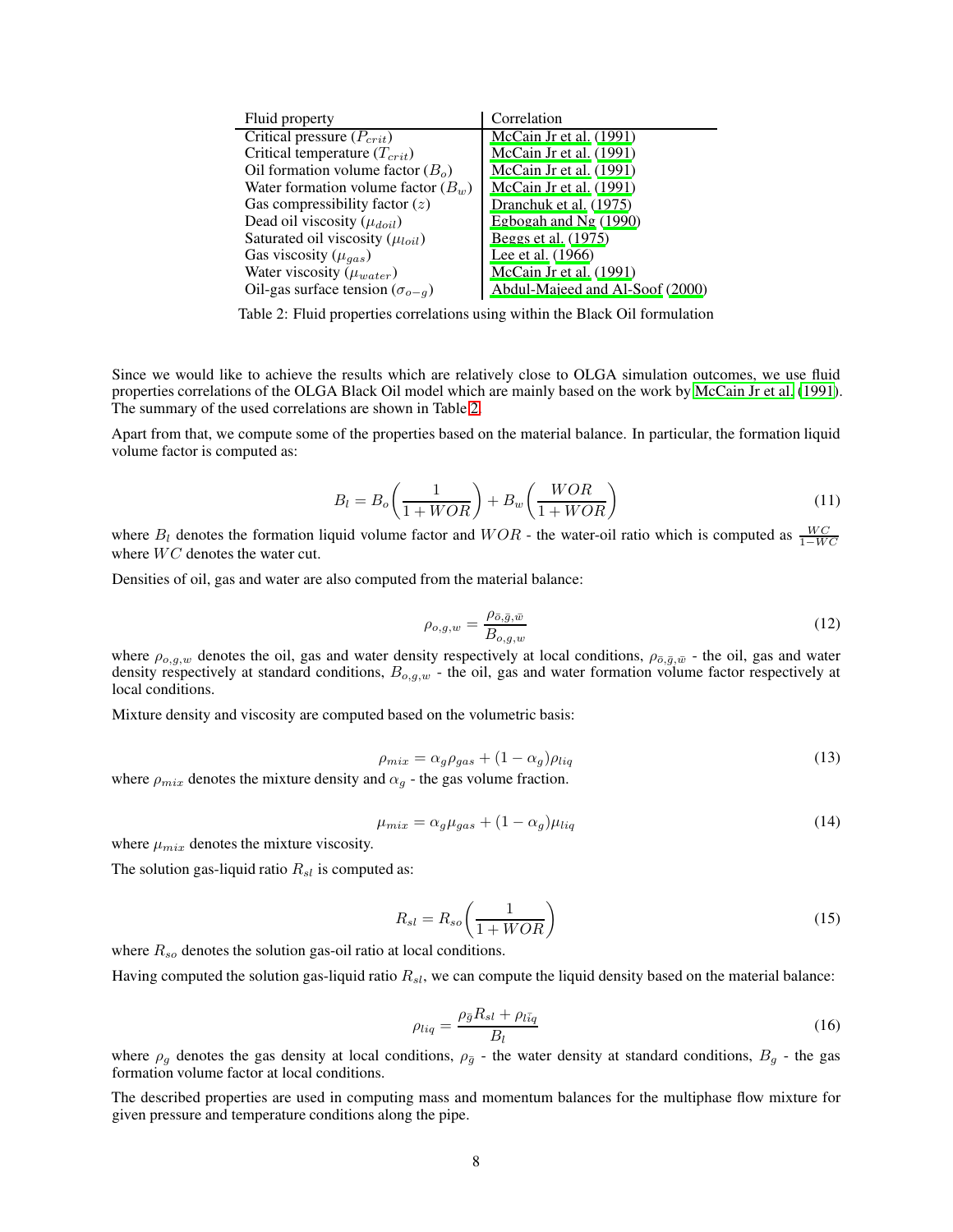Important note on densities and viscosities computation. As discussed above, the densities are computed based on the material balances. In OLGA, the software that simulates the true plant, the densities are computed differently.

In addition to the densities, we compute the mixture viscosity based on the volumetric balance, assuming homogeneous mixing between the phases. In OLGA, however, there are advanced options for computing the emulsion viscosities which are not based on the homogeneous mixing assumption. This influences the viscosity values which results in deviations of the friction losses values.

In this work, these simplifications are done intentionally in order to introduce additional error into computations which is then minimized by Bayesian Neural Networks and to mimic the real case, where the "true" model does not exist. To get a more accurate multiphase flow model, one may consider to compute densities and viscosities differently.

### 3.2.2 Mass and momentum balance formulation and discretization

There are two main approaches for modeling multiphase flows in pipes [\(Nydal \(2012\)](#page-18-21)): a two-fluid (or multi-fluid) model and drift-flux model. The two-fluid formulation is a more complex approach and considers mass and momentum equations for each fluid field such as gas, oil and water separately. In addition, liquid droplets can also be considered as a separate fluid medium. Two leading commercial multiphase flow simulators in the oil and gas industry, OLGA and LedaFlow, use this approach [\(Bendiksen et al. \(1991\)](#page-17-7), [Goldszal et al. \(2007\)](#page-18-22)).

The drift-flux formulation treats the multiphase flow fluid as a mixture which simplifies the modeling process. This results in one momentum equation for the mixture while the mass conservation equations are typically written separately for the gas and liquid fields [\(Holmås et al.](#page-18-23) [\(2011\)](#page-18-23)). In our work, we consider the drift-flux model and then tune the model parameters such that the modeling outcomes are close to the ones produced by the two-fluid model from OLGA.

<span id="page-8-1"></span><span id="page-8-0"></span>System of equations. We consider a steady state model, as such we do not include time derivatives into the equations. However, we do consider the mass transfer from the oil phase to the gas phase because gas bubbles out from oil when pressure decreases along the pipe. The mass transfer term is adopted from [Andreolli et al.](#page-17-10) [\(2017\)](#page-17-10). The resulting mass and mixture momentum balances are:

$$
\frac{d(\alpha_g \rho_g u_g)}{dx} = -Q_o^{sc} \rho_g \frac{dR_{so}}{dx}
$$
\n(17)

$$
\frac{d\left((1-\alpha_g)\rho_{liq}u_{liq}\right)}{dx} = Q_o^{sc}\rho_g \frac{dR_{so}}{dx}
$$
\n(18)

$$
\frac{dP}{dx} = \frac{2\xi_{mix}\rho_{mix}u_{mix}^2}{D_{pipe}} + \rho_{mix}g\sin(\psi)
$$
\n(19)

<span id="page-8-2"></span>where  $\alpha_g$  denotes the gas volume fraction,  $u_g$  - the gas phase velocity,  $R_{so}$  - the solution gas-oil ratio,  $u_{liq}$  - the liquid phase velocity,  $Q_o^{sc}$  - the oil flowrate at standard conditions, P - the fluid pressure,  $u_{mix}$  - the mixture velocity,  $\xi_{mix}$  - the friction factor coefficient computed using mixture properties,  $D_{pipe}$  - the pipe diameter, g - the acceleration constant,  $\psi$  - the angle of the pipe relative to the horizontal plane.

To compute the system we need the following boundary conditions:

- inlet: liquid flowrate  $(Q_{liq})$ , inlet temperature  $(T_{in})$  [in our case  $T_{in} = T_{out}$  because we assume isothermal flow]
- outlet: outlet pressure  $(P_{out})$ , outlet temperature  $(T_{out})$

In order to close the system of equations, the void fraction correlation is required which is used to compute the difference between the gas and liquid phase velocities and also linked with computing the local gas volume fraction (void fraction) in the pipe within the mass balance. In this work, we use a comprehensive flow pattern independent correlation by [Bhagwat and Ghajar \(2014\)](#page-17-11) which shows an accurate performance for various conditions, flow regimes and fluid types. However, the model is not restricted to application of this correlation and other correlations can be used in search of a more accurate solution. Since in this paper our goal is to get a robust and physically feasible solution of the model and adjust it to the plant data, the solution accuracy is not essential. As such, it is out of the scope of this paper to compare the performance of this correlation with other ones.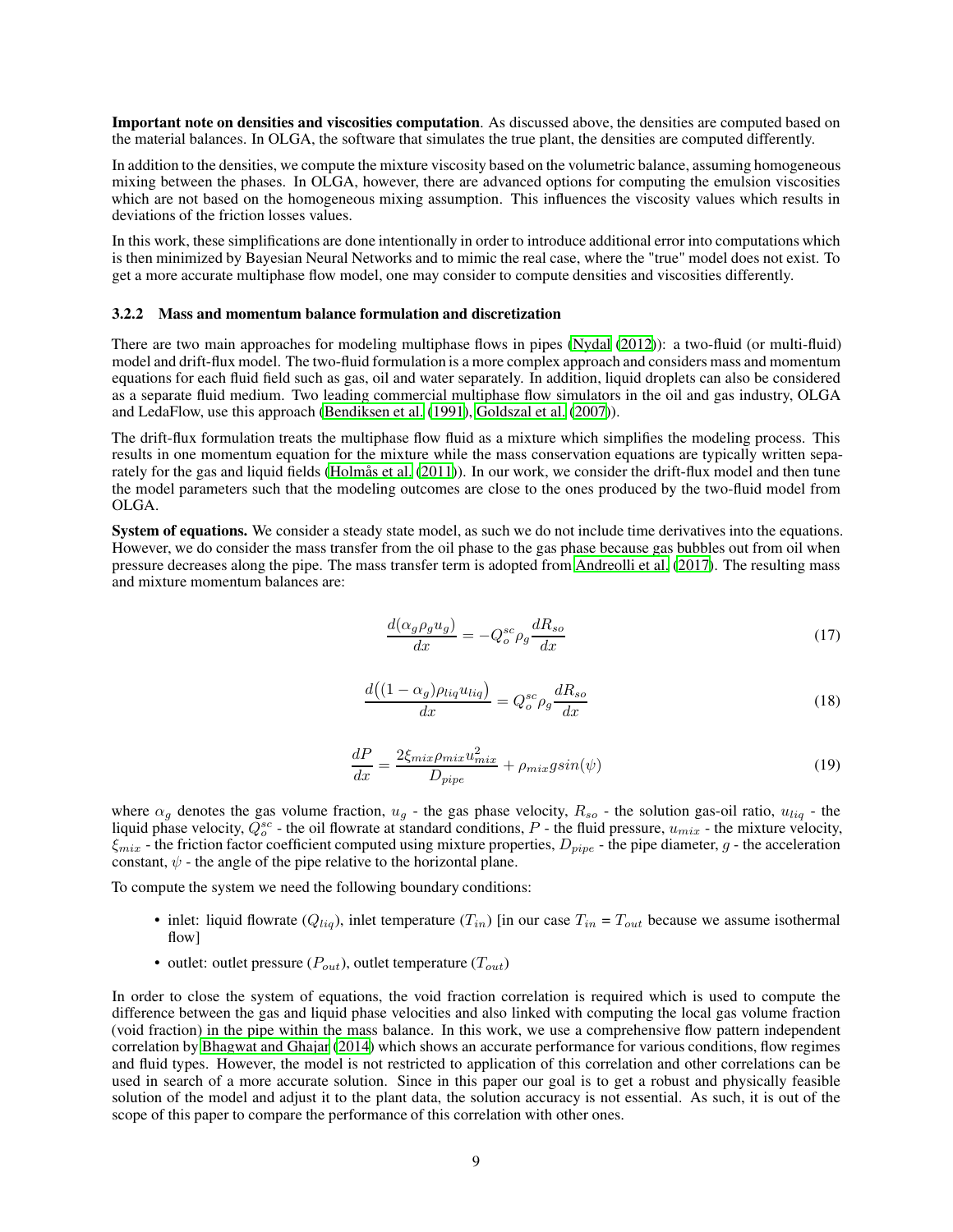<span id="page-9-1"></span>

Figure 4: Staggered grid discretization scheme used to solve the system of equations of the drift-flux model

<span id="page-9-0"></span>In order to compute the friction factor, we use the Colebrook equation with the mixture properties [\(Colebrook et al.](#page-17-12) [\(1939\)](#page-17-12)):

$$
\frac{1}{\sqrt{\xi_{mix}}} = -4\log_{10}\left(\frac{1.256}{Re_{mix}\sqrt{\xi_{mix}}} + \frac{\epsilon}{3.7D_h}\right) \tag{20}
$$

where  $Re_{mix}$  denotes the mixture Reynolds number  $\epsilon$  - the hydraulic roughness,  $D_h$  - the hydraulic diameter (in our case  $D_h = D_{pipe}$  ).

The Reynolds number in Eq. [20](#page-9-0) is computed as follows:

$$
Re_{mix} = \frac{\rho_{mix} u_{mix} D_{pipe}}{\mu_{mix}} \tag{21}
$$

### 3.2.3 Discretization and numerical scheme.

Equations [17,](#page-8-0) [18,](#page-8-1) [19](#page-8-2) are discretized using the control volume approach in a mesh with staggered grid. The discretization scheme is shown in Figure [4.](#page-9-1) The mass balances are solved within the black control volumes while the momentum balances are solved in control volumes shifted from the mass control volumes by half a mass control volume cell (shown in red). The scalar variables such as pressure, density, etc are computed in the middle of the control volumes (or at the faces of the momentum control volumes) while the velocity components computed at the at the mass control volume faces. This helps to avoid undesirable oscillating behavior of the solution of the pressure field as well as gives an opportunity to evaluate the velocities at the faces where they needed to compute advection terms of the equations, for example,  $\alpha_g \rho_g u_g$  term [\(Yang et al. \(2010\)](#page-19-6)).

### 3.3 Model solving procedure

To solve Equations [17,](#page-8-0) [18,](#page-8-1) [19](#page-8-2) within the staggered grid framework, we use Semi-Implicit Method for Pressure-Linked Equations (SIMPLE) with the first order upwind scheme for the advection terms of the mass conservation equations [\(Wang et al.](#page-19-2) [\(2016\)](#page-19-2), [Spesivtsev et al.](#page-19-3) [\(2013\)](#page-19-3)). The general solution procedure is as follows:

- 1. Initialize the pressure and temperature fields.
- 2. Compute required fluid properties at the initialized conditions.
- 3. Solve the mass balance equations.
- 4. Compute the velocity field.
- 5. Solve the momentum balance equation.
- 6. Compute the pressure field.
- 7. Compute the error between the newly computed pressure field and the guessed pressures.
- 8. If the pressure error is acceptable, solution is converged, if not assign the new pressure field as the guessed pressure field (possibly with some relaxation factor) and start from Step 1.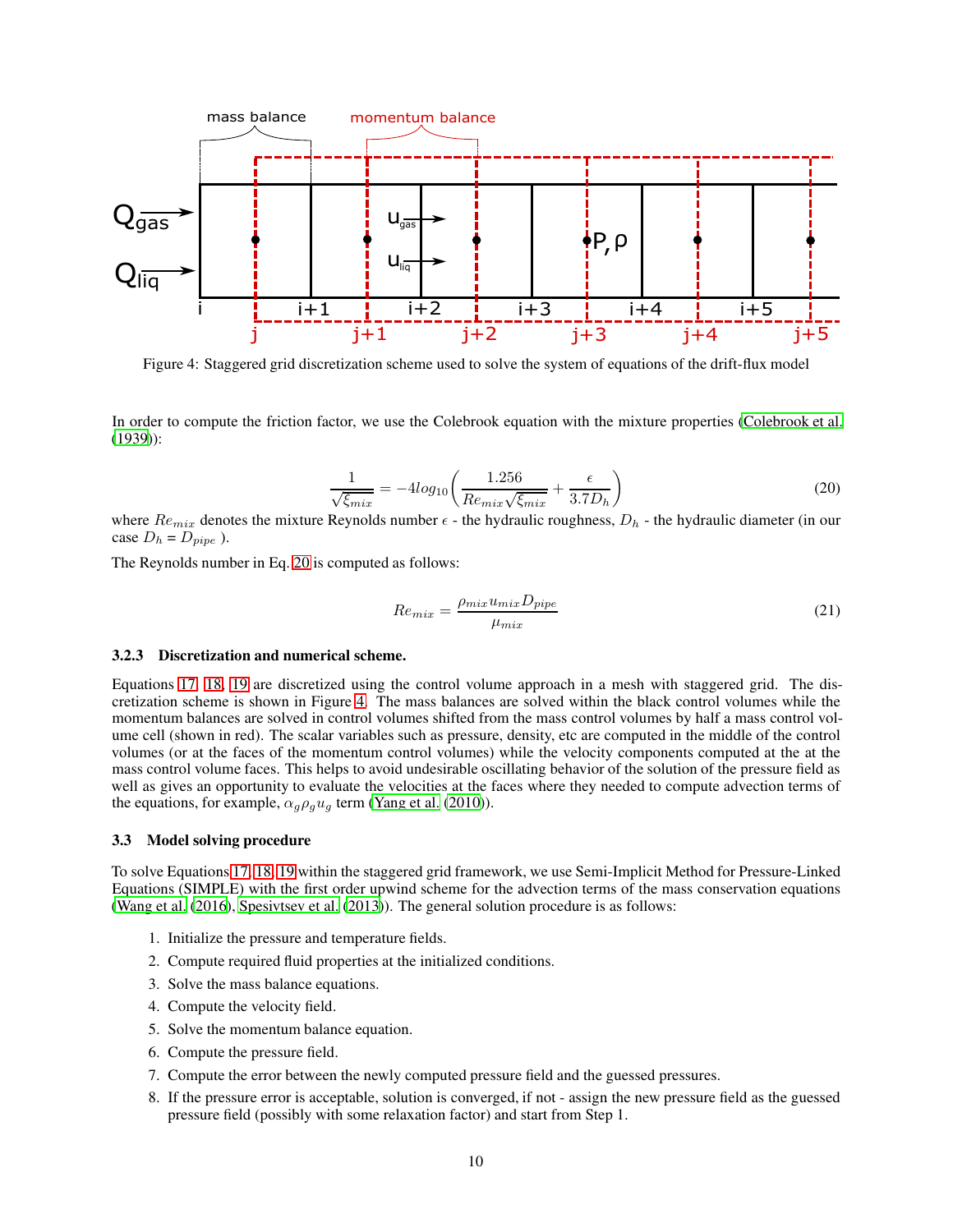<span id="page-10-0"></span>

# Plant (OLGA)

Figure 5: Training a Bayesian Neural Network for pressure drop tuning of multiphase flow in a pipe using measured inlet and outlet conditions

## 4 Case study setup

## 4.1 Using Bayesian Neural Networks for tuning first principles model parameter to data

The training part of the tuning concept adaptation for the considered problem is shown in Figure [5.](#page-10-0) We selected the friction factor  $\xi_{mix}$  as the parameter to be tuned. To tune the friction factor, we divide the pipe into 10 control volumes and take the calculated  $Re_{mix}$  as features from each control volume. We selected Reynolds numbers  $Re_{mix}$  for the features because the friction factor  $\xi_{mix}$  was selected as a tunable parameter. From Eq. [20](#page-9-0) we see that the friction factor is a function of  $Re_{mix}$ , as such we will try to find almost the direct correction mapping for the friction factor  $\xi_{mix}$ .

The computed friction factors from the BNNs are then inserted back to the first principles model to compute the pressure at the inlet of the pipe. The computed pressure is compared with the plant measurement produced by OLGA, and the neural networks weights and biases distributions are adjusted via backpropagation.

The reason why inlet pressure is selected to be the target variable used for BNNs tuning is the fact that in oil and gas production systems inlet and outlet pressures are typically measured using sensors, such that we can use it for first principles model adjustment. In our case, we use the outlet pressure as the boundary condition of the multiphase first principles model, while the inlet pressure is used as the tuning reference.

Figure [6](#page-11-0) shows the inference stage of the trained BNN at the prediction (test) time. Here, the computed  $Re_{mix}$  at test conditions are inserted into the trained BNN, which produces distributions of the friction factors. Based on these distributions, the distribution of the inlet pressure is computed.

## 4.2 Case studies

Training set. One of the main goals of this work is to see if BNNs are able to estimate uncertainty correctly under different process conditions. To do that, we control the distribution of the conditions in the training and test sets such that we know when the test set is within the distribution of the training set and when it is not. For the process conditions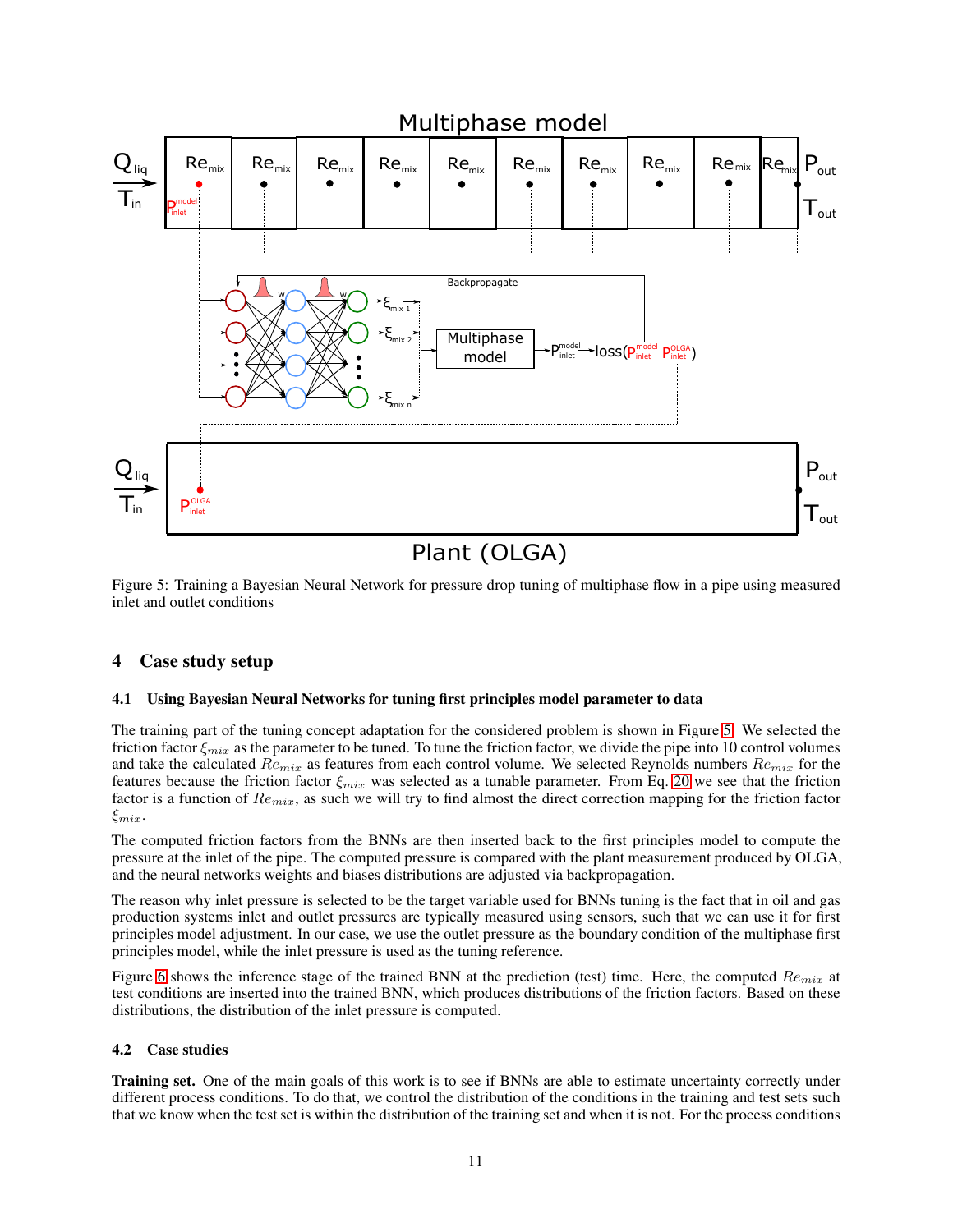<span id="page-11-0"></span>

<span id="page-11-1"></span>Figure 6: Prediction stage of Bayesian Neural Networks for predicting the mean and variance of the modeled variable

| Parameter                         | Size in $%$ [value range]      | Number of samples |  |
|-----------------------------------|--------------------------------|-------------------|--|
| <b>Training set</b>               |                                |                   |  |
| Inlet liquid flowrate $(Q_{liq})$ | $10\%$ - [0.05 - 0.15] $m^3/s$ | 144               |  |
|                                   | 90% - [0.15 - 0.25] $m^3/s$    | 1296              |  |
| Test set, Case 1                  |                                |                   |  |
| Inlet liquid flowrate $(Q_{liq})$ | $50\% - [0.05 - 0.15] m^3/s$   | 25                |  |
|                                   | 50% - [0.15 - 0.25] $m^3/s$    | 25                |  |
| Test set, Case 2                  |                                |                   |  |
| Inlet liquid flowrate $(Q_{liq})$ | $50\% - [0.05 - 0.15] m^3/s$   | 25                |  |
|                                   | 50% - [0.25 - 0.30] $m^3/s$    | 25                |  |

Table 3: Process conditions in the training and test sets

to be changed, we selected the inlet liquid flowrates. We assume that there are 1440 training points available to us. These points are split unequally such as 90% correspond to high flowrate range values (between 0.15 and 0.25  $m^3/s$ ) and 10% correspond to low flowrate values (between 0.05 and 0.15  $m^3/s$ ). This is done in order to see if the hybrid model with Bayesian Neural Networks produce different level of uncertainty for different flowrate ranges in the test set depending on the training set size of each range.

Test case studies. We consider two case studies and each case study is performed with two types of Bayesian Neural Network: trained by MC Dropout and by Bayes by Backprop. Table [3](#page-11-1) shows the conditions for each case study together with the training set flowrate ranges.

In Case 1, we *consider the same conditions* in the training and test sets. We split the data of flowrate range equally between the ranges which are used in training: 50% for  $Q_{liq} = [0.05 \cdot 0.15]$   $m^3/s$  and 50% for  $Q_{liq} = [0.15 \cdot 0.25]$  $m<sup>3</sup>/s$ . The values for training are taken from the uniform distribution within the specified ranges.

We test the model for 50 test points, 25 points per flowrate range (high and low). The values of the flowrates are taken randomly from the specified ranges. For each value the simulation is run 5 times. It is done in this way because it produces better visualization of the results while does not deteriorate any conclusions from it.

The idea of this case study is to test capabilities of BNNs to quantify uncertainty based on the amount of information in the training set. Since we have only 10% of the training set in the range of  $[0.05-0.15]m^3/s$ , our hypothesis is that the BNN will give a higher uncertainty when predicting the target variable. It is also interesting to see how in general a BNN behaves under the conditions which are within the training range.

In Case 2, we *increase the high flowrate range from 0.25 up to 0.3*  $m^3/s$  in the test set data. We introduce the new range to the model, but we do not re-train it to update the BNNs parameters. This is done to see what is the bias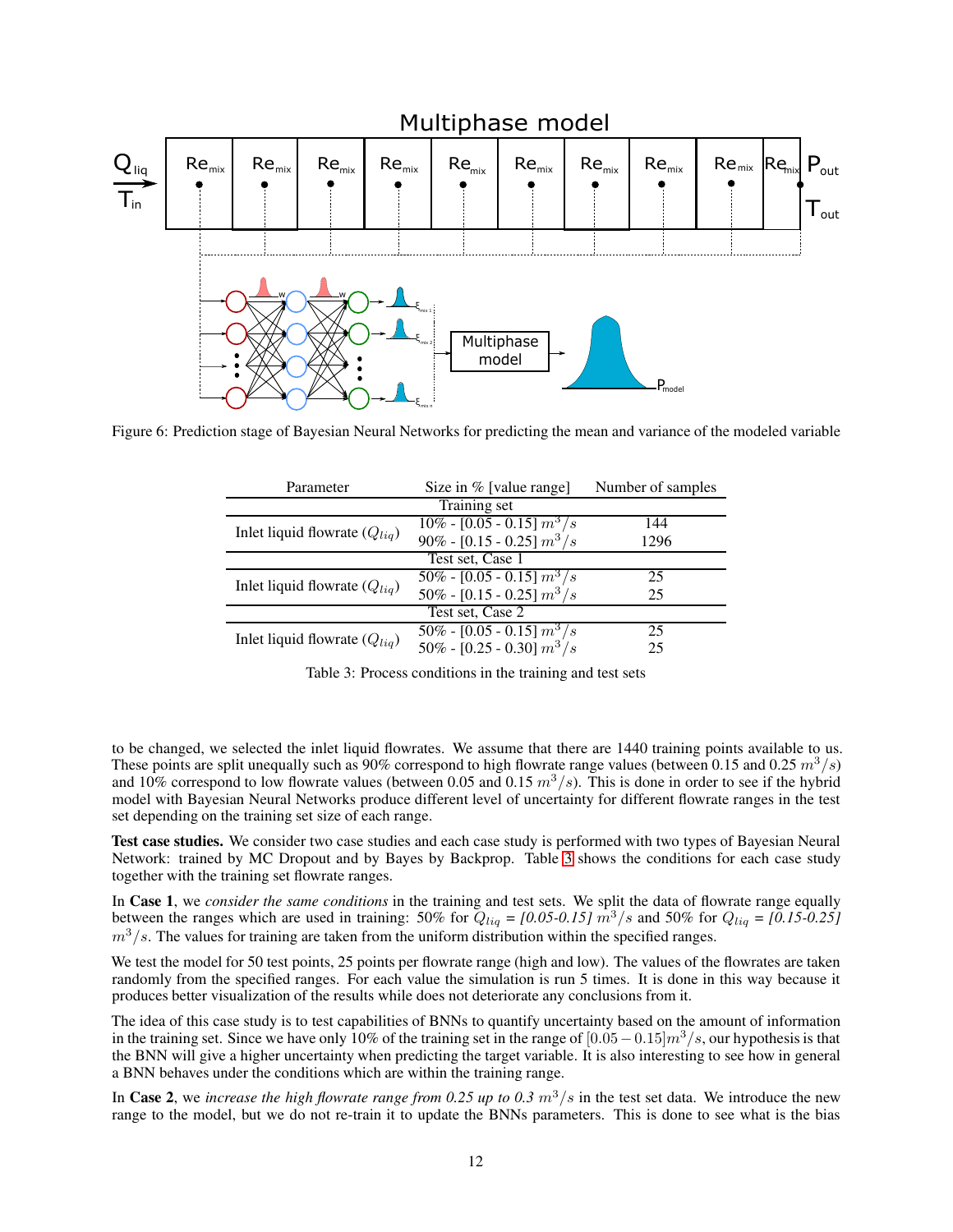<span id="page-12-1"></span>

Figure 7: Estimated mean and 95% confidence interval of the corrected multiphase flow model using MC Dropout Bayesian Neural Network for Case 1.

and uncertainty levels of the predictions for these new conditions. Table [3](#page-11-1) shows all the values important for the case studies to consider.

### <span id="page-12-0"></span>5 Results and Discussion

### 5.1 Case 1 results and discussion

In Case 1, the range of the inlet flowrates was the same as in the training set and the main idea behind this case was to see how the hybrid models based on BNNs quantify the uncertainty of the inlet pressure for high and low flowrate values with different number of training points for each flowrate range.

Mean and uncertainty estimates. Fig. [7](#page-12-1) and Fig. [8](#page-13-0) show the results of the first principles model tuning process by BNNs in Case 1. We see that both BNN types are able to tune the first principles model such that the mean estimates of the inlet pressure produced by the hybrid (first principles + BNN) models are close to the plant (OLGA) pressures. This holds for both high inlet flowrates (high pressure values) and low inlet flowrates (low pressure values). However, the Bayes by Backprop BNN shows slightly worse performance in terms of the mean estimates on the low pressure values where the number of data points is small. Due to the small number of training points in that region, the guessed priors may not have been accurate enough to obtain good posterior estimates, so that it was difficult to tune the model in that region and in some cases the tuned model works worse than the untuned version. Table [4](#page-13-1) shows the mean absolute percentage errors (MAPEs), computed using Eq. [22,](#page-12-2) produced by the untuned and tuned models for all flowrate ranges in Case 1. From the table we see that the errors within the high flowrate range values are smaller than for the low flowrate range for both BNNs.

$$
MAPE = \frac{1}{N} \sum_{n=1}^{N} \left| \frac{y_{plant} - \hat{y}_{plant}}{y_{plant}} \right|
$$
\n(22)

<span id="page-12-2"></span>where N denotes the number of test points,  $y_{plant}$  - the plant values of the measurement (in our case - OLGA inlet pressure),  $\hat{y}_{plant}$  - the estimated mean of the plant value by hybrid (first principles + BNN) or the untuned first principles model.

As for the uncertainty estimates level, in Fig. [7](#page-12-1) and Fig. [8](#page-13-0) we observe that the average uncertainty estimates for the low pressures are higher, than for the high pressure values. The values of the 95% confidence intervals are shown in Table [5.](#page-13-2) We see that the estimates of the confidence intervals produced by the different types of BNNs are quite similar, however, the BNN trained Bayes by Backprop produce higher uncertainty levels.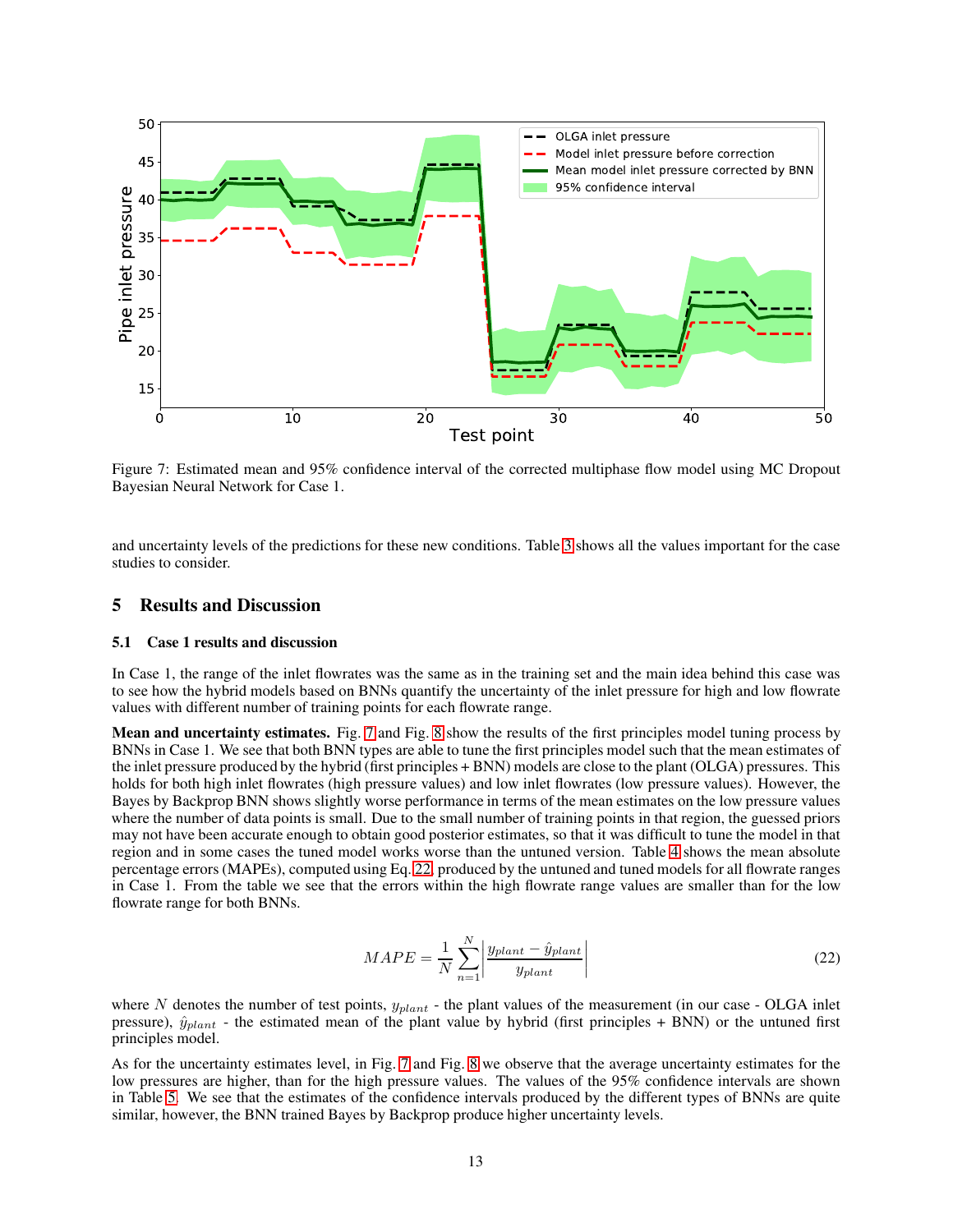<span id="page-13-0"></span>

<span id="page-13-1"></span>Figure 8: Estimated mean and 95% confidence interval of the corrected multiphase flow model using Bayes by Backprop Bayesian Neural Network Case 1.

| Model                                 | MAPE error |               |            |
|---------------------------------------|------------|---------------|------------|
| <b>High flowrates</b>                 |            | Low flowrates | Entire set |
| Untuned model                         | 15.65%     | $10.10\%$     | $12.88\%$  |
| Model tuned with<br>MC Dropout        | $1.79\%$   | 4.39%         | $3.09\%$   |
| Model tuned with<br>Bayes by Backprop | $2.81\%$   | 8.84%         | 5.83%      |

<span id="page-13-2"></span>Table 4: Mean absolute percentage errors between the model mean outcomes and the plant pressure values in Case 1

| Model                                 | 95% confidence interval [in bar] |               |            |
|---------------------------------------|----------------------------------|---------------|------------|
|                                       | <b>High flowrates</b>            | Low flowrates | Entire set |
| Model tuned with<br>MC Dropout        | 3.52                             | 5.27          | 4.40       |
| Model tuned with<br>Bayes by Backprop | 4.26                             | 6.95          | 5.61       |

Table 5: 95% confidence intervals produced by hybrid Bayesian models in Case 1

## 5.2 Discussion of Case 1 results

Our observations of the simulation results have been hypothesized prior to the training and confirmed at the results stage. For instance, the results confirmed that both BNN types are able to correctly qualitatively identify the uncertainty levels of the first principles models parameters (friction factors) based on the training size distributions. The distribution of the friction factors have been then introduced into the first principles models which resulted in the uncertainty level estimates of the inlet pressure values. The results also show that in the regions where BNNs have less prior information, they have less accurate interpolating capabilities, which resulted in less accurate mean estimates and larger uncertainty. On the other hand, we see that in most of the cases even a small training set was enough for the neural networks to adjust the first principles models to the plant conditions. However, this is mainly caused by the fact that no noise was introduced into the data. This has been done intentionally to prove the concept of tuning parameters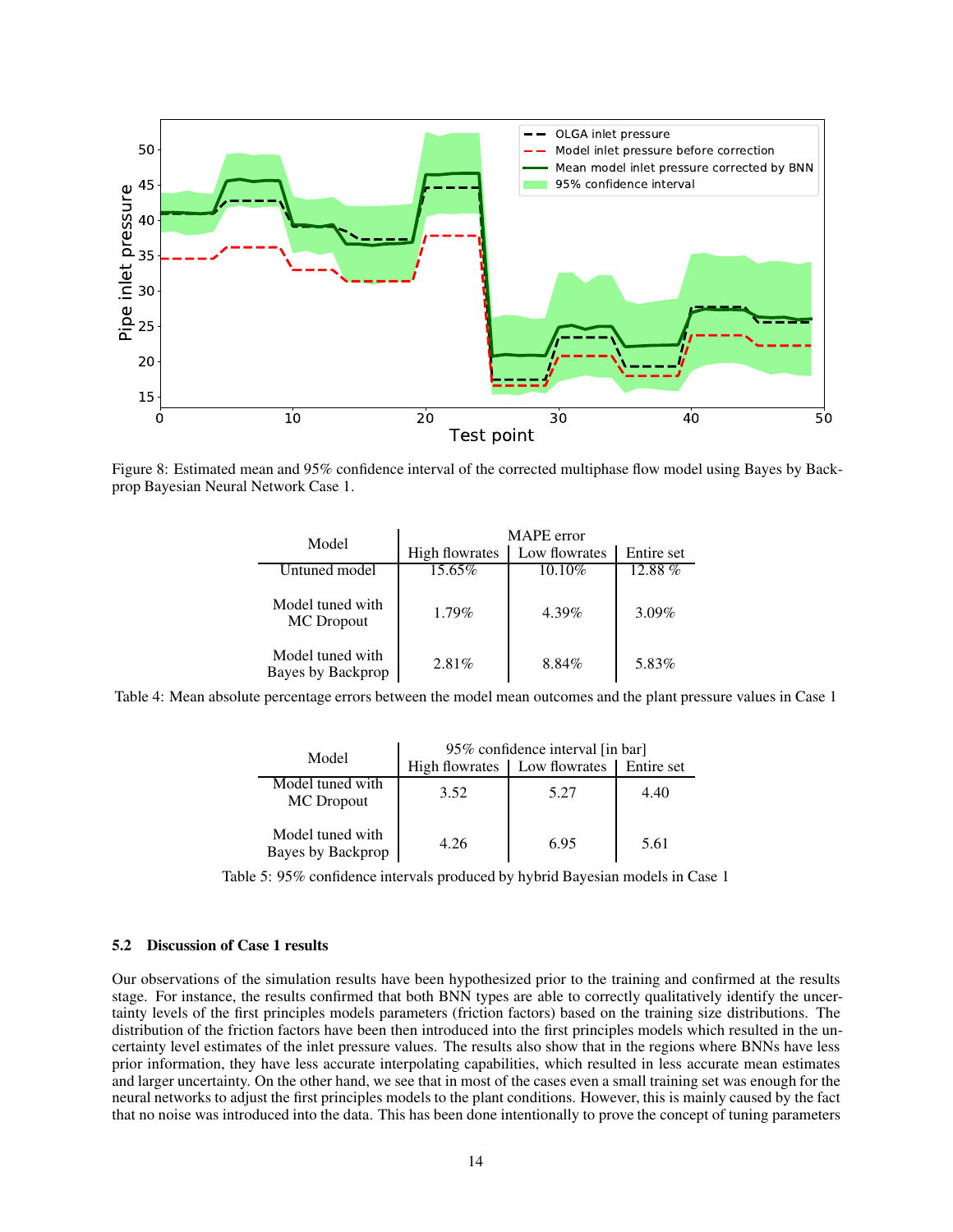by BNNs, rather than additionally challenge them to fit the data at hand. In general, more noisy data would result in the need of more tuning data.

Training difficulties of the Bayes by Backprop algorithm. In general, the success of neural network training depends on the parameters (weights and biases) initialization. This is especially important for Bayesian Neural Networks because the poor prior distribution of the parameters will usually result in poor posteriors, which in turn results in inaccurate and uncertain predictions.

Since the training procedure of the MC Dropout network is similar to conventional training, in this work we used the initialization procedure by [He et al. \(2015\)](#page-18-24) which has been proven as a robust initialization technique. As for the Bayes by Backprop, we used the normally distributed priors of the neural network weights as suggested in the original paper by [Blundell et al. \(2015](#page-17-5)). However, in practice we observed that guessing a good prior is difficult and we met problems trying to find a suitable prior which results in a robust tuning, meaning that the guess prior had been leading to bad posteriors and poor simulation results.

To overcome the obstacles with tuning the Bayes by Backprop BNN, we initialized the priors close to the weights distributions produced by the tuned MC Dropout BNNs. This resulted in a relatively robust tuning procedure. However, to make it even more robust, we performed 3 samples of the weights per epoch to compute the approximated cost shown in Eq. [7,](#page-4-4) which resulted in a less stochastic behavior of the cost function and more robust tuning. Therefore, as a result of our investigations, we suggest a similar approach for guessing a good initial prior when performing first principles model tuning using the Bayes by Backprop algorithm.

One could argue that there is no point in creating a hybrid (first principles + BNN) model using the Bayes by Backprop algorithm if the MC Dropout is more robust in tuning. However, this may not always be the case and in the literature there are various examples when MC Dropout underestimated the uncertainties if compared to the Bayes by Backprop algorithm [\(Blundell et al. \(2015](#page-17-5))). In fact, this is what we also observe in our case. Despite that the estimated uncertainty levels for both BNNs types are quite similar, the levels produced by Bayes by Backprop are larger (see Table [5\)](#page-13-2) and in fact may be more accurate. As such, when the level of the hybrid model uncertainty is critical for the problem at hand, for instance for the subsequent use in robust optimization of the process, one may consider using the Bayes by Backprop algorithm rather than MC Dropout.

Data noise and overfitting. One more important fact to discuss here is that we assumed that the plant measurements do not have noise which made it easier for the BNNs to tune the first principles model to the plant conditions. In real operation, this is typically not the case. This will most likely result in the fact that more measurement data will be required to tune the models accurately. Moreover, the tuning itself will be more difficult because data noise may cause overfitting. At the same time, a strong feature of Bayesian Neural Networks is the fact that they are less prone to overfitting than conventional maximum likelihood neural networks due to model parameters averaging. In addition, the data noise can be learned from the data. This can be done via selecting the noise level as the learnable BNN's parameter. This will result in the fact that the noise will be accounted when making mean and uncertainty estimates of the target variable.

## 5.3 Case 2 results and discussion

In Case 2, the range of the inlet flowrate was not the same as in the training set for the high flowrate range. As such, the main idea behind this case was to see how BNNs estimates the model bias and uncertainty when the plant process conditions change. In this case, the inlet flowrate is outside the training set, however, since we use the Reynolds numbers as the features, the feature distribution is not necessarily fully outside the training set.

Mean and uncertainty estimates. Fig. [9,](#page-15-0) Fig. [10,](#page-15-1) Table [6](#page-16-1) and Table [7](#page-16-2) show the results of the first principles model tuning process by BNNs in Case 2. From the figures and tables we see that where the process conditions do not change (low pressure values), the uncertainty level and the mean predictions error are low and in fact the same as in the Case 1 because the conditions are the same. This is not the same as for the high flowrate case. We see that in addition to the bias, the uncertainty level of predictions are several times larger than for the low flowrate cases and even worse than for the untuned model. This is true for both BNNs types.

Such results have been expected since the flowrate values which correspond to the high pressure values in Case 2 are outside the training range. This resulted to the fact that the difference between the mean estimates and the actuate plant values are high. But what is more important, we can see that the both BNNs types are able to correctly estimate the qualitative uncertainty levels depending on how far the test data points are from the training set, as we see that for the highest pressure value is uncertainty is the largest for both BNNs types. We discuss the usefulness and practical applicability of the obtained results in the next subsection.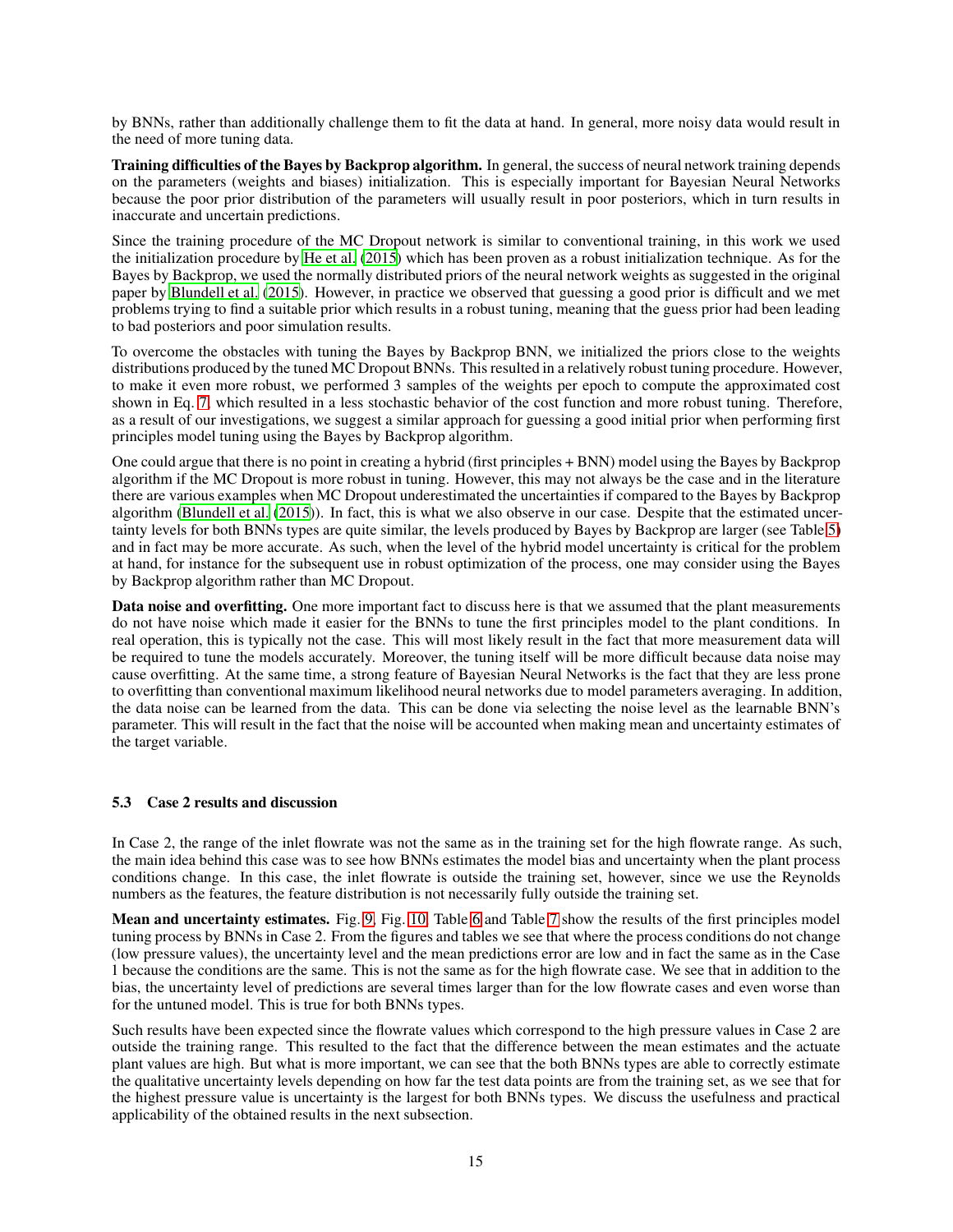<span id="page-15-0"></span>

Figure 9: Estimated mean and 95% confidence interval of the corrected multiphase flow model using MC Dropout Bayesian Neural Network for Case 2.

<span id="page-15-1"></span>

Figure 10: Estimated mean and 95% confidence interval of the corrected multiphase flow model using Bayes by Backprop Bayesian Neural Network Case 2.

### 5.4 Discussion of Case 2 results

### Importance of uncertainty levels for monitoring of process system plants.

### *Process measurement drift / Non-observable process conditions change*

The obtained results lead to important conclusions of using uncertainty-based hybrid machine learning models from the process operations point of view. In many cases, the process measurements drift over time which is hard to identify in practice. Let us assume that the inlet pressure drifts over time and we are not aware of this situation. Having uncertainty estimates about our predictions will help us to identify the measurement drift. This is because, *assuming that we know the inlet flow conditions*, we know that the flow conditions have not change and for any particular point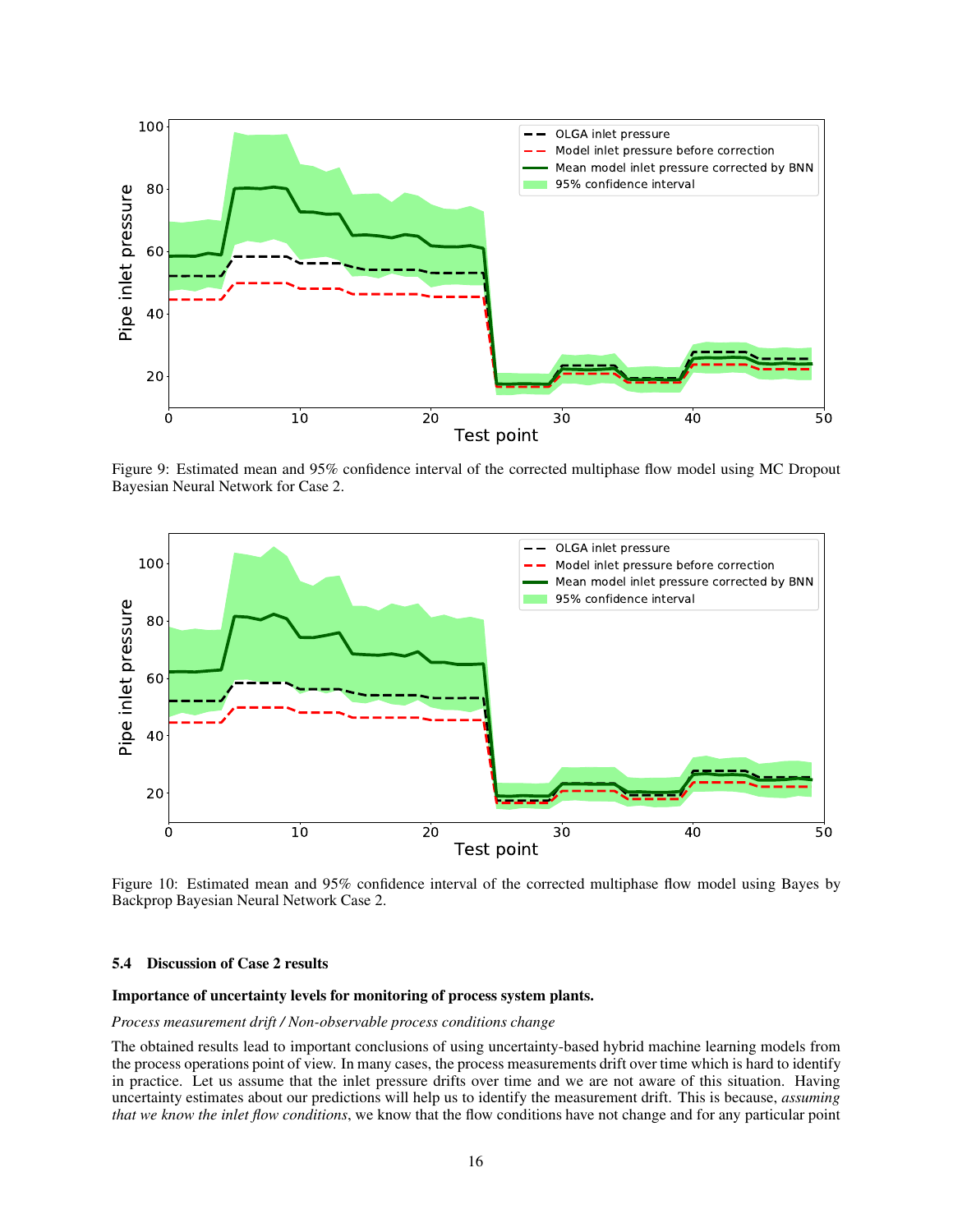<span id="page-16-1"></span>

| Model                                 | MAPE error |               |            |
|---------------------------------------|------------|---------------|------------|
| High flowrates                        |            | Low flowrates | Entire set |
| Untuned model                         | 15.65%     | $10.10\%$     | $12.88\%$  |
| Model tuned with<br>MC Dropout        | 22.58%     | 4.39%         | 13.48%     |
| Model tuned with<br>Bayes by Backprop | 27.88%     | 8.84%         | 18.36%     |

<span id="page-16-2"></span>Table 6: Mean absolute percentage errors between the model outcomes and the plant pressure values in Case 2

|                                       | 95% confidence interval [in bar] |               |                   |
|---------------------------------------|----------------------------------|---------------|-------------------|
| Model                                 | <b>High flowrates</b>            | Low flowrates | <b>Entire set</b> |
| Model tuned with<br><b>MC</b> Dropout | 13.49                            | 5.27          | 9.38              |
| Model tuned with<br>Bayes by Backprop | 17.6                             | 6.95          | 12.28             |

Table 7: 95% confidence intervals produced by hybrid Bayesian models in Case 2

in time we get high confidence in our predictions (low uncertainty levels). At the same time, we see that the inlet pressure estimates deviates from the measurements. This will be a most likely caused by the fact that the process measurement drifted over time.

In addition, we may be able to identify other process condition changes. For instance, again, assuming that we know or measure inlet flowrates, we may see the deviation between the mean estimates of the proposed model and measurements. Knowing that the observed conditions have not changed, there is a possibility that non-observable process conditions change. In the multiphase flow pipeline, this can be for instance, wax and hydrate depositions which increased the friction loss and caused additional pressure drop. As such, hazardous situation can be avoided using the proposed methods with a much higher confidence that using just untuned non-bayesian first principles models.

## *The need for model recalibration*

There are less hazardous situations when Bayesian hybrid models can be effectively used. This is when we know that the observable process conditions changed over time and the bias and uncertainty levels of the models increased. This is the exact situation which we have provided in our work. We changed the inlet flowrate and observed that the difference between the referenced pressures and produced mean estimates became high for the high flowrate values and this difference has been also confirmed by the high uncertainty levels. This is a clear situation when the model needs recalibration, because the deviations and high uncertainties are caused by the fact that the model has not seen such process conditions before because the plant has ot been operated around this point. After recalibration the model can be used successfully again for the new conditions.

## <span id="page-16-0"></span>6 Conclusions

In this paper, we propose the general framework of creating hybrid machine learning models by tuning first principles models with Bayesian Neural Networks and show applications of such a framework based on tuning a steady state three-phase multiphase flow model. For the Bayesian Neural Networks training, we used variational approximation methods such as MC Dropout and Bayes by Backprop. The multiphase flow model consists of two main parts: fluid properties model represented by the Black Oil approach and the hydrodynamic drift-flux model solved by the SIMPLE numerical integration scheme over the staggered numerical grid.

We found that by tuning the first principles model using Bayesian Neural Networks, it is possible to adjust them to the previously observed process conditions such that the tuned model correctly represents the process. As such, the Bayesian Neural Networks were found to be a good tool for tuning the first principles models despite a relatively small dataset size. The main advantage of using the Bayesian Neural Networks was found to be the ability to correctly estimate the uncertainty level of predictions depending on the number of available training data points, such that for a smaller part of the training distributions, the produced levels of uncertainties were higher. We also found that Bayesian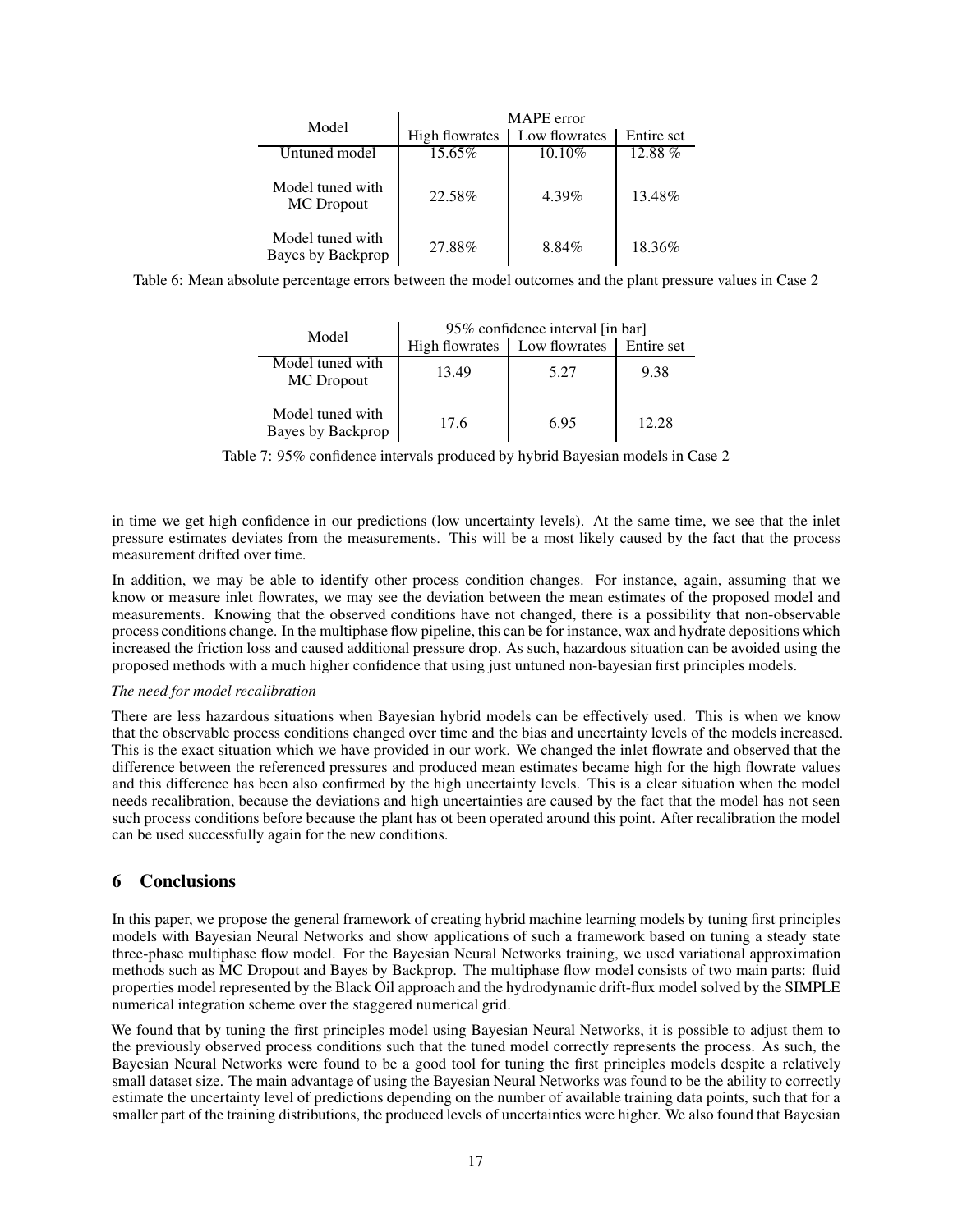Neural Networks are able to correctly identify the level of uncertainty when the process conditions become outside the training range.

In addition, we discussed how the proposed method can be used to identify the measurement drift in a plant, change of unobservable process conditions or when the model recalibration is needed. We found that the proposed methods can be of a great importance when making decisions during monitoring of process engineering systems.

As for the difference between the Bayesian Neural Networks, we found that the ones trained with the Bayes by Backprop algorithm produce larger uncertainty levels, slightly less accurate in terms of the mean estimates and are much harder to fit than the BNNs trained with the MC Dropout algorithm. As an ad-hoc training approach, we proposed to train an MC Dropout BNN first, sample the weights and use it as a prior to the weights for the Bayes by Backprop training.

In general, we believe that the first principles models tuned by Bayesian Neural Networks will become a great, robust and highly usable tool in the near future in process conditions monitoring. This is because the computational power increases over time which allows training deep Bayesian Neural Networks for any process at hand. In addition, such an approach will provide more degrees of freedom when making correct decisions to either change the measurement sensors, perform additional maintenance check and operation, for instance, pigging, or perform recalibration of Digital Twins models which represent a real time process plant behavior.

## Acknowledgments

The authors gratefully acknowledge the financial support from the center for research-based innovation SUBPRO, which is financed by the Research Council of Norway, major industry partners, and NTNU.

## **References**

- <span id="page-17-9"></span>Abdul-Majeed, G.H., Al-Soof, N.B.A., 2000. Estimation of gas–oil surface tension. Journal of Petroleum Science and Engineering 27, 197–200.
- <span id="page-17-3"></span>Ahmadi, M.A., Chen, Z., 2018. Comparison of machine learning methods for estimating permeability and porosity of oil reservoirs via petro-physical logs. Petroleum .
- <span id="page-17-2"></span>Aldebert, C., Stouffer, D.B., 2018. Community dynamics and sensitivity to model structure: towards a probabilistic view of process-based model predictions. Journal of the Royal Society Interface 15, 20180741.
- <span id="page-17-1"></span>Amjad, S., Al-Duwaish, H.N., 2003. Closed loop identification with model predictive control: a case study, in: SICE 2003 Annual Conference (IEEE Cat. No. 03TH8734), IEEE. pp. 144–149.
- <span id="page-17-10"></span>Andreolli, I., Zortea, M., Baliño, J.L., 2017. Modeling offshore steady flow field data using drift-flux and black-oil models. Journal of Petroleum Science and Engineering 157, 14–26.
- <span id="page-17-4"></span>Anifowose, F.A., Labadin, J., Abdulraheem, A., 2017. Hybrid intelligent systems in petroleum reservoir characterization and modeling: the journey so far and the challenges ahead. Journal of Petroleum Exploration and Production Technology 7, 251–263.
- <span id="page-17-8"></span>Beggs, H.D., Robinson, J., et al., 1975. Estimating the viscosity of crude oil systems. Journal of Petroleum technology 27, 1–140.
- <span id="page-17-7"></span>Bendiksen, K.H., Maines, D., Moe, R., Nuland, S., et al., 1991. The dynamic two-fluid model olga: Theory and application. SPE production engineering 6, 171–180.
- <span id="page-17-11"></span>Bhagwat, S.M., Ghajar, A.J., 2014. A flow pattern independent drift flux model based void fraction correlation for a wide range of gas–liquid two phase flow. International Journal of Multiphase Flow 59, 186–205.
- <span id="page-17-0"></span>Bikmukhametov, T., Stanko, M., Jäschke, J., et al., 2018. Statistical analysis of effect of sensor degradation and heat transfer modeling on multiphase flowrate estimates from a virtual flow meter, in: SPE Asia Pacific Oil and Gas Conference and Exhibition, Society of Petroleum Engineers.
- <span id="page-17-6"></span>Bishop, C.M., 1997. Bayesian neural networks. Journal of the Brazilian Computer Society 4.
- <span id="page-17-5"></span>Blundell, C., Cornebise, J., Kavukcuoglu, K., Wierstra, D., 2015. Weight uncertainty in neural networks. arXiv preprint arXiv:1505.05424 .
- <span id="page-17-12"></span>Colebrook, C.F., Blench, T., Chatley, H., Essex, E., Finniecome, J., Lacey, G., Williamson, J., Macdonald, G., 1939. Correspondence. turbulent flow in pipes, with particular reference to the transition region between the smooth and rough pipe laws.(includes plates). Journal of the Institution of Civil engineers 12, 393–422.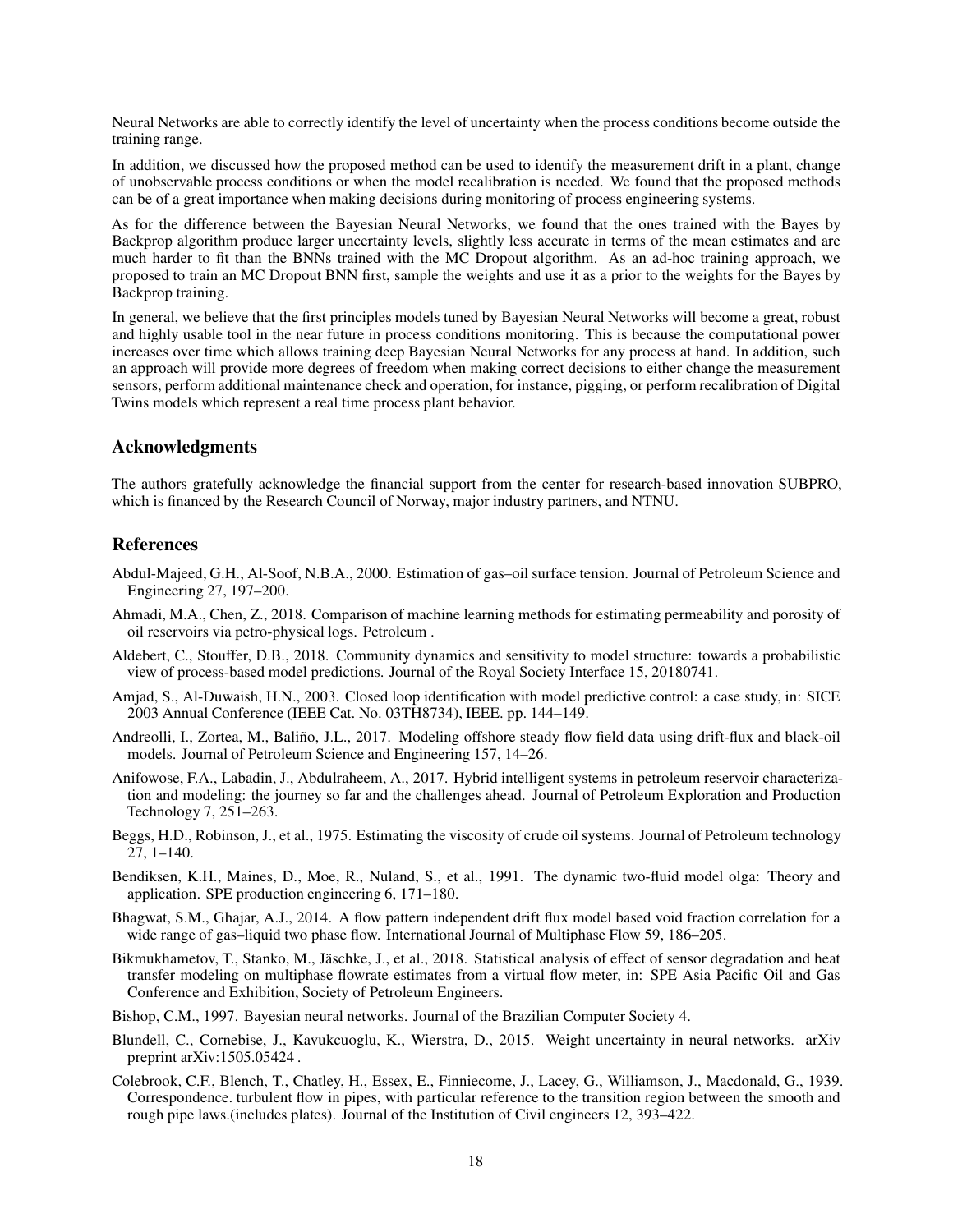- <span id="page-18-5"></span>DiGiano, F.A., Zhang, W., 2004. Uncertainty analysis in a mechanistic model of bacterial regrowth in distribution systems. Environmental science & technology 38, 5925–5931.
- <span id="page-18-18"></span>Dranchuk, P., Abou-Kassem, H., et al., 1975. Calculation of z factors for natural gases using equations of state. Journal of Canadian Petroleum Technology 14.
- <span id="page-18-19"></span>Egbogah, E.O., Ng, J.T., 1990. An improved temperature-viscosity correlation for crude oil systems. Journal of Petroleum Science and Engineering 4, 197–200.
- <span id="page-18-12"></span>Gal, Y., Ghahramani, Z., 2015. Dropout as a bayesian approximation. arXiv preprint arXiv:1506.02157.
- <span id="page-18-22"></span>Goldszal, A., Monsen, J., Danielson, T., Bansal, K., Yang, Z., Johansen, S., Depay, G., et al., 2007. Ledaflow 1d: Simulation results with multiphase gas/condensate and oil/gas field data, in: 13th International Conference on Multiphase Production Technology, BHR Group.
- <span id="page-18-3"></span>Gorjian, N., Ma, L., Mittinty, M., Yarlagadda, P., Sun, Y., 2010. A review on degradation models in reliability analysis, in: Engineering Asset Lifecycle Management. Springer, pp. 369–384.
- <span id="page-18-15"></span>Graves, A., 2011. Practical variational inference for neural networks, in: Advances in neural information processing systems, pp. 2348–2356.
- <span id="page-18-24"></span>He, K., Zhang, X., Ren, S., Sun, J., 2015. Delving deep into rectifiers: Surpassing human-level performance on imagenet classification, in: Proceedings of the IEEE international conference on computer vision, pp. 1026–1034.
- <span id="page-18-14"></span>Hinton, G.E., Van Camp, D., 1993. Keeping the neural networks simple by minimizing the description length of the weights, in: Proceedings of the sixth annual conference on Computational learning theory, pp. 5–13.
- <span id="page-18-23"></span>Holmås, K., Løvli, A., et al., 2011. Flowmanager™ dynamic: A multiphase flow simulator for online surveillance, optimization and prediction of subsea oil and gas production, in: 15th International Conference on Multiphase Production Technology, BHR Group.
- <span id="page-18-11"></span>Kanin, E., Osiptsov, A., Vainshtein, A., Burnaev, E., 2019. A predictive model for steady-state multiphase pipe flow: Machine learning on lab data. Journal of Petroleum Science and Engineering 180, 727–746.
- <span id="page-18-9"></span>Klyuchnikov, N., Zaytsev, A., Gruzdev, A., Ovchinnikov, G., Antipova, K., Ismailova, L., Muravleva, E., Burnaev, E., Semenikhin, A., Cherepanov, A., et al., 2019. Data-driven model for the identification of the rock type at a drilling bit. Journal of Petroleum science and Engineering 178, 506–516.
- <span id="page-18-20"></span>Lee, A.L., Gonzalez, M.H., Eakin, B.E., et al., 1966. The viscosity of natural gases. Journal of Petroleum Technology 18, 997–1.
- <span id="page-18-6"></span>Leil, T., 2014. A bayesian perspective on estimation of variability and uncertainty in mechanism-based models. CPT: pharmacometrics & systems pharmacology 3, 1–3.
- <span id="page-18-16"></span>Lockhart, R., Martinelli, R., 1949. Proposed correlation of data for isothermal two-phase, two-component flow in pipes. Chem. Eng. Prog 45, 39–48.
- <span id="page-18-2"></span>Mazzour, E.H., Hodouin, D., 2008. Measurement accuracy selection for designing observers of metallurgical plant performances, in: 2008 16th Mediterranean Conference on Control and Automation, IEEE. pp. 1478–1483.
- <span id="page-18-17"></span>McCain Jr, W., et al., 1991. Reservoir-fluid property correlations-state of the art (includes associated papers 23583 and 23594). SPE Reservoir Engineering 6, 266–272.
- <span id="page-18-13"></span>Neal, R.M., 2012. Bayesian learning for neural networks. volume 118. Springer Science & Business Media.
- <span id="page-18-21"></span>Nydal, O.J., 2012. Dynamic models in multiphase flow. Energy & Fuels 26, 4117–4123.
- <span id="page-18-10"></span>Onwuchekwa, C., et al., 2018. Application of machine learning ideas to reservoir fluid properties estimation, in: SPE Nigeria Annual International Conference and Exhibition, Society of Petroleum Engineers.
- <span id="page-18-0"></span>Pantelides, C.C., Renfro, J., 2013. The online use of first-principles models in process operations: Review, current status and future needs. Computers & Chemical Engineering 51, 136–148.
- <span id="page-18-8"></span>Psichogios, D.C., Ungar, L.H., 1992. A hybrid neural network-first principles approach to process modeling. AIChE Journal 38, 1499–1511.
- <span id="page-18-1"></span>Rasheed, A., San, O., Kvamsdal, T., 2019. Digital twin: Values, challenges and enablers. arXiv preprint arXiv:1910.01719 .
- <span id="page-18-4"></span>Ratto, M., Young, P., Romanowicz, R., Pappenberger, F., Saltelli, A., Pagano, A., 2007. Uncertainty, sensitivity analysis and the role of data based mechanistic modeling in hydrology. Hydrology and Earth System Sciences Discussions 11, 1249–1266.
- <span id="page-18-7"></span>Robert, C.P., Elvira, V., Tawn, N., Wu, C., 2018. Accelerating mcmc algorithms. Wiley Interdisciplinary Reviews: Computational Statistics 10, e1435.